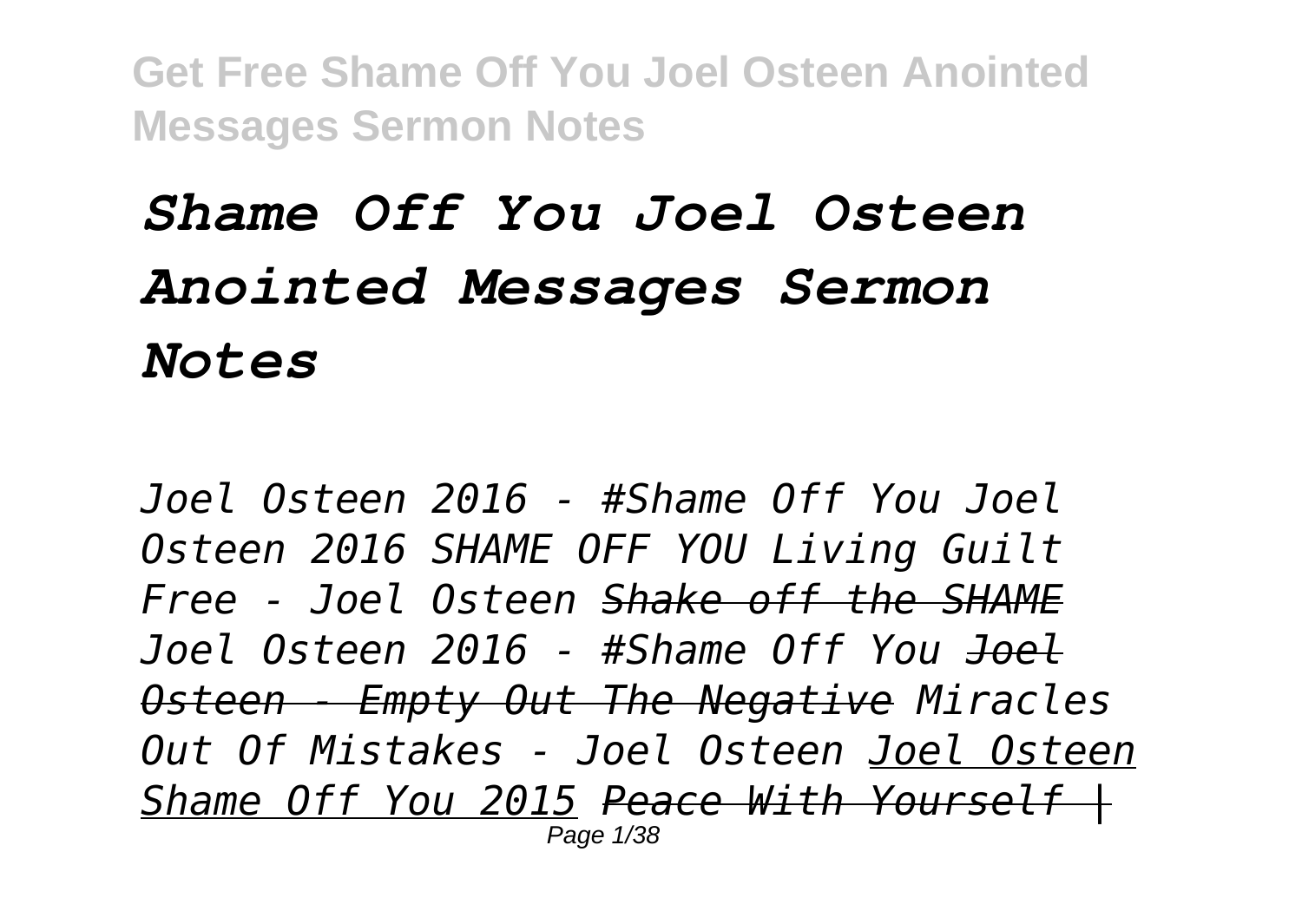## *Joel Osteen*

*Joel Osteen Shame Off You 2015Joel Osteen Shame Off You 2015 Don't Be Defined By Your Mistakes | Joel Osteen JOEL OSTEEN EXPOSED!!! | The latest (16 Dec 20) | HE has some explaining to do!! The Truth About Joel Osteen! The Video Joel Osteen Doesn't Want Public Trusting When You Don't Understand | Joel Osteen Pastor Joel Osteen On 'The Power Of I Am' Your Time Is Coming | Joel Osteen Joel Osteen, it's just the Truth by Paul Washer Joel Osteen - Hearing in the Spirit Joel Osteen -* Page 2/38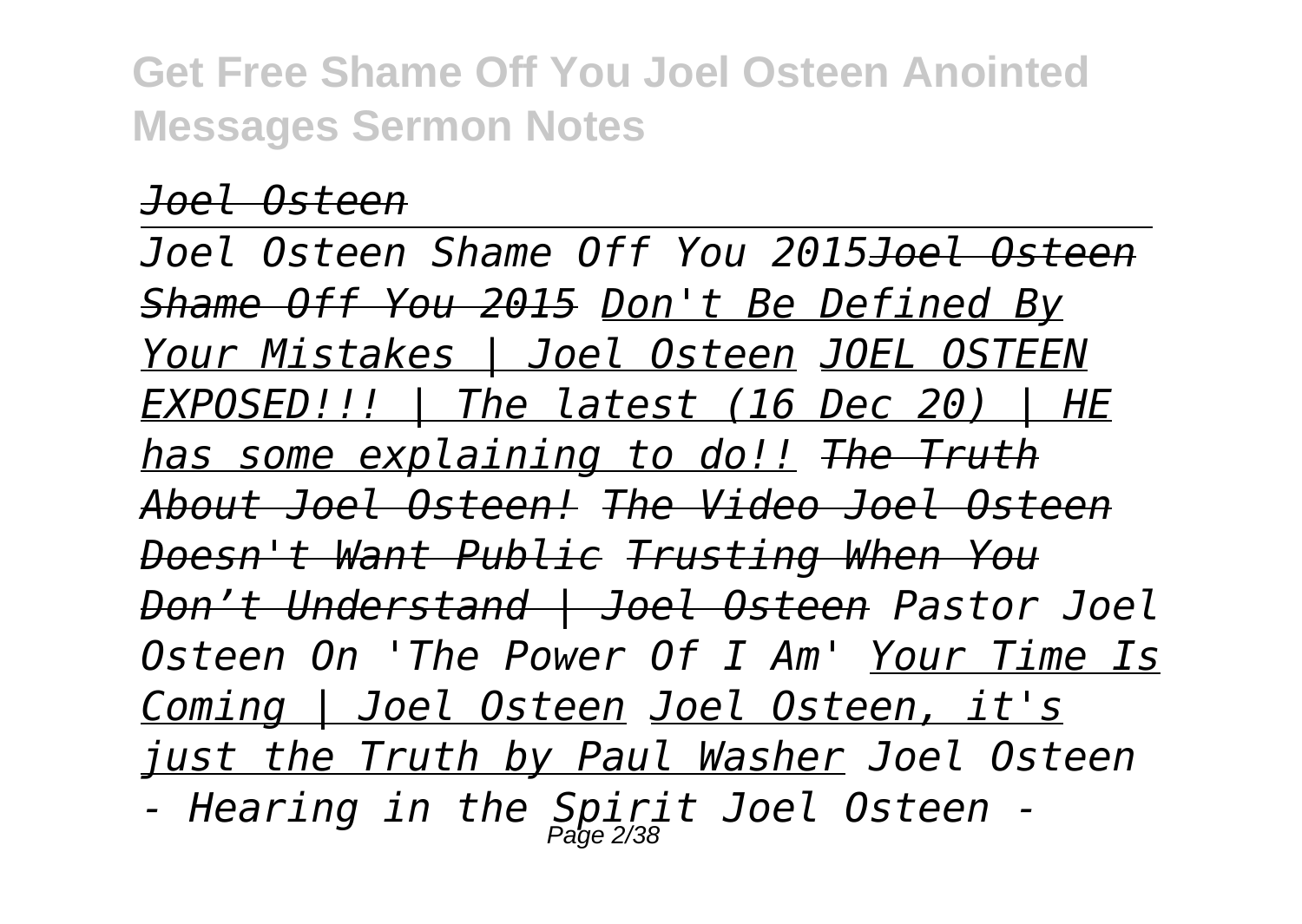*Peace With Your Scars The Fight For Your Future | Joel Osteen Joel Osteen Shame Off You 2015*

*Joel Osteen - Blessed By Your EnemiesThe Shady Side Of Joel Osteen*

*John MacArthur Rebukes Joel Osteen Your Words Become Your Reality | Joel Osteen Joel Osteen - Seasons of Silence* 

*Joel Osteen: Empty Out the Negative (Part 2) | TBNLetting Go Of Control | Joel Osteen*

*Shame Off You Joel Osteen*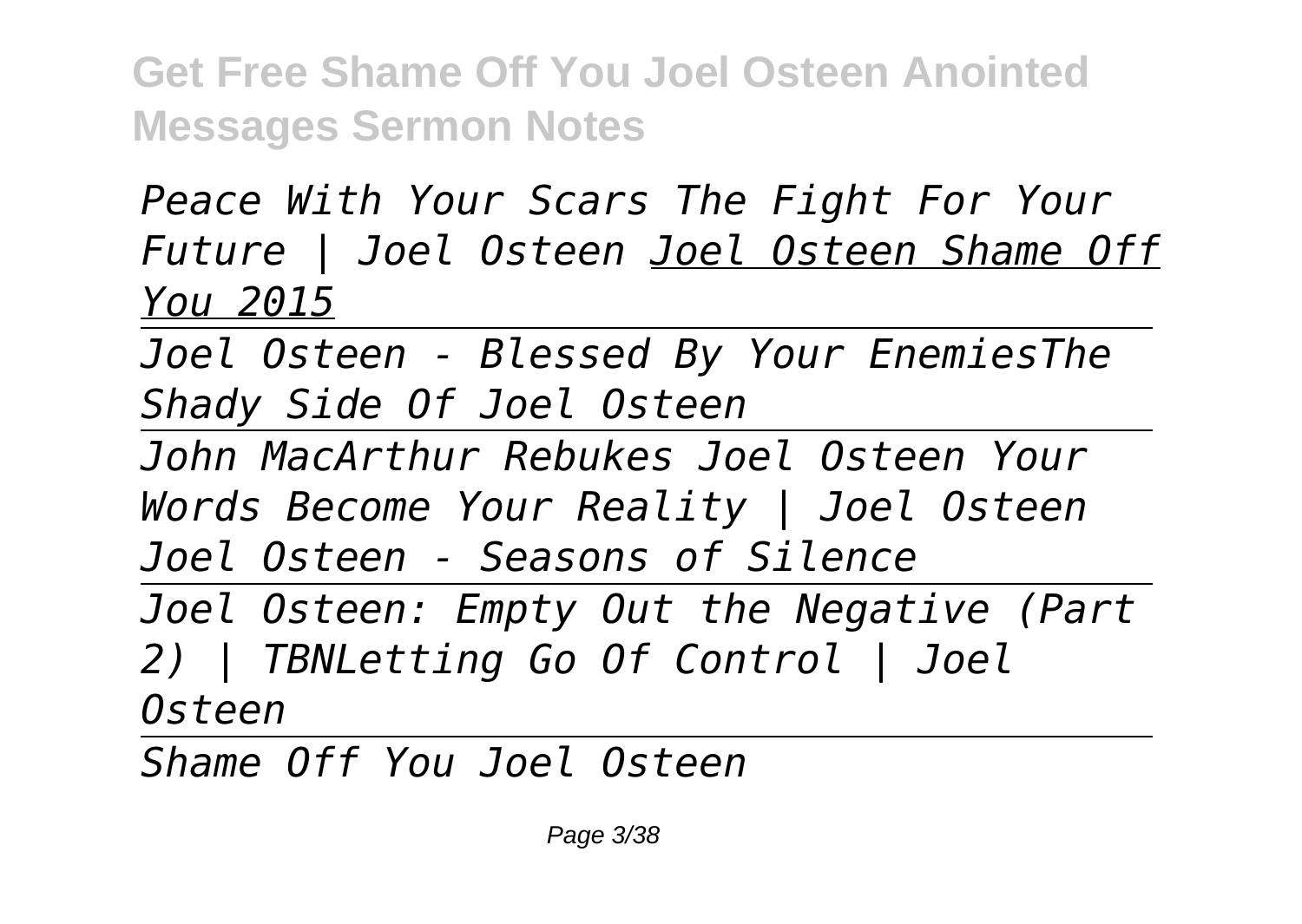*Joel Osteen (June-12-2020) Daily Devotion: Shame Off You. TODAY'S SCRIPTURE: "Do not be afraid; you will not be put to shame. Do not fear disgrace; you will not be humiliated. You will forget the shame of your youth and remember no more the reproach." Isaiah 54:4, NIV. TODAY'S WORD: Shame is one of the enemy's favorite tools.*

*Joel Osteen (June-12-2020) Daily Devotion: Shame Off You*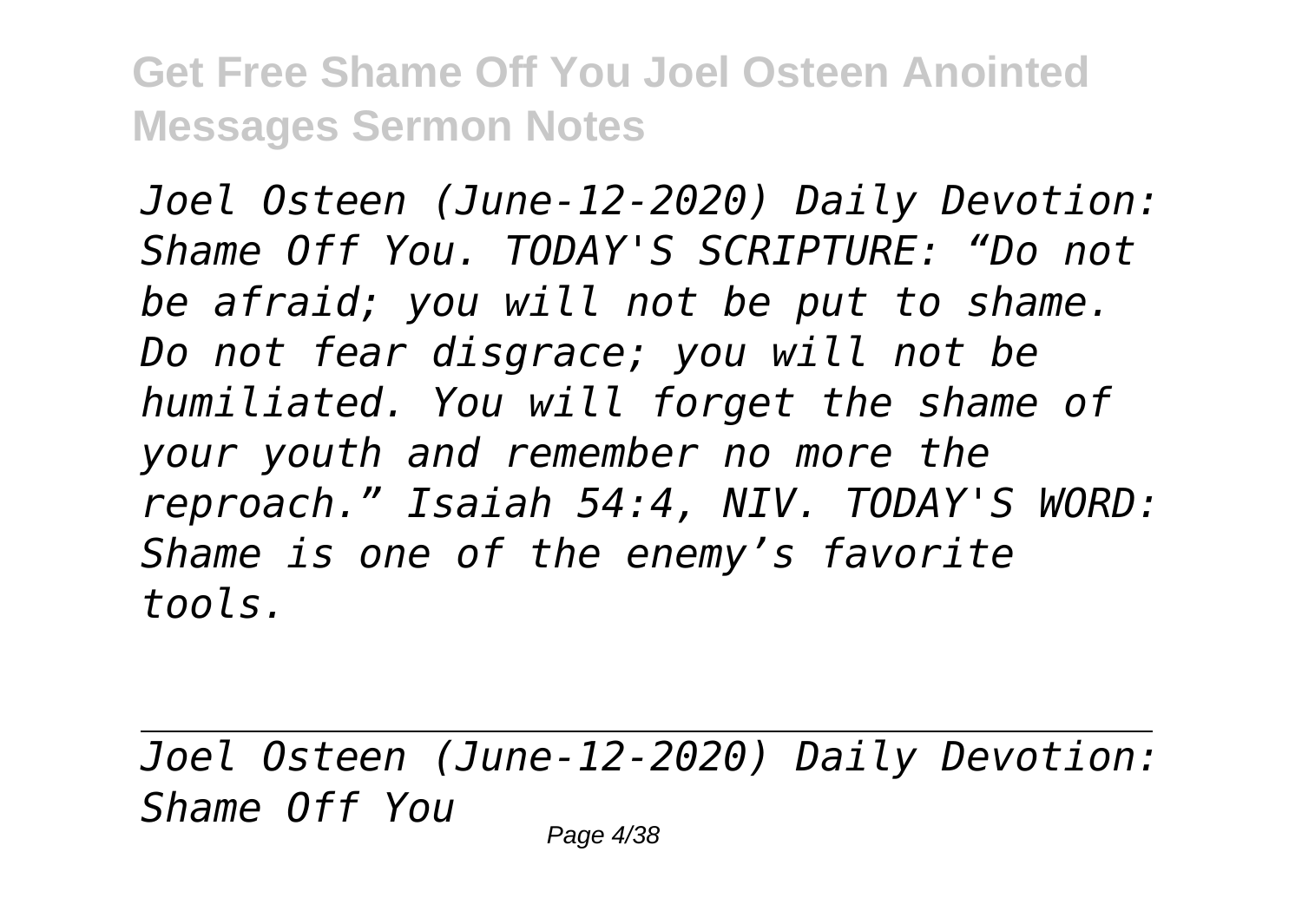*TODAY'S MESSAGE ON JOEL OSTEEN DEVOTIONAL 12TH JUNE 2020 Shame is one of the enemy's favorite tools. Starting in our childhoods, he will remind you of every mistake and every failure you've ever made, saying "Shame on you" even about things that weren't your fault. As adults, "Shame on you" plays over and over in our thoughts.*

*Joel Osteen Devotional 12th June 2020 - Shame Off You*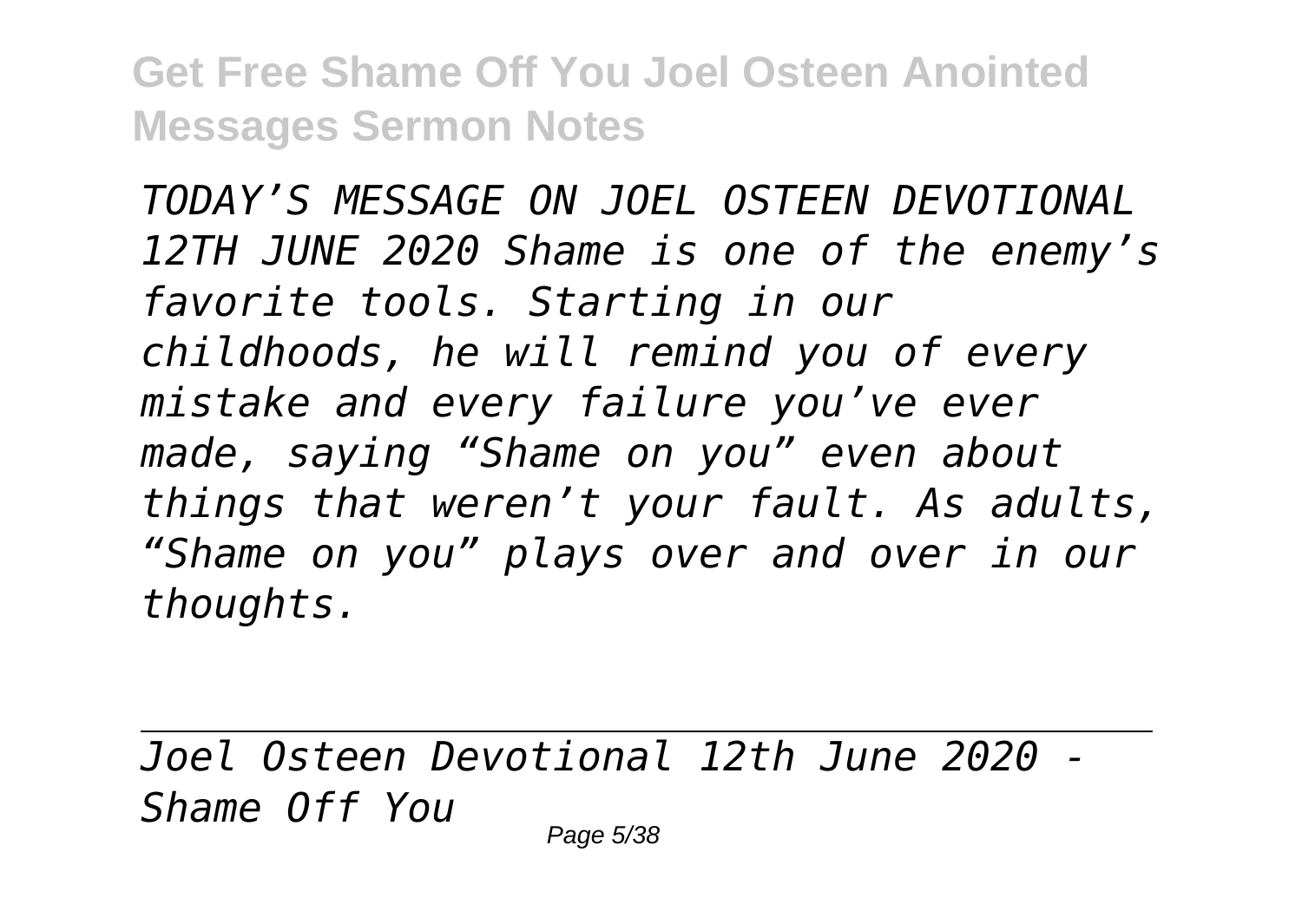*When the enemy says, "Shame on you," God says, "Shame off you. I've forgiven you. I've redeemed you. I've made you valuable". What people did or didn't do to you, they don't determine your worth. Your worth comes from your Creator. The Most High God breathed his life into you. He crowned you with his favor. He calls you a masterpiece.*

*Joel Osteen — Shame Off You Thank You that You have forgiven me of my* Page 6/38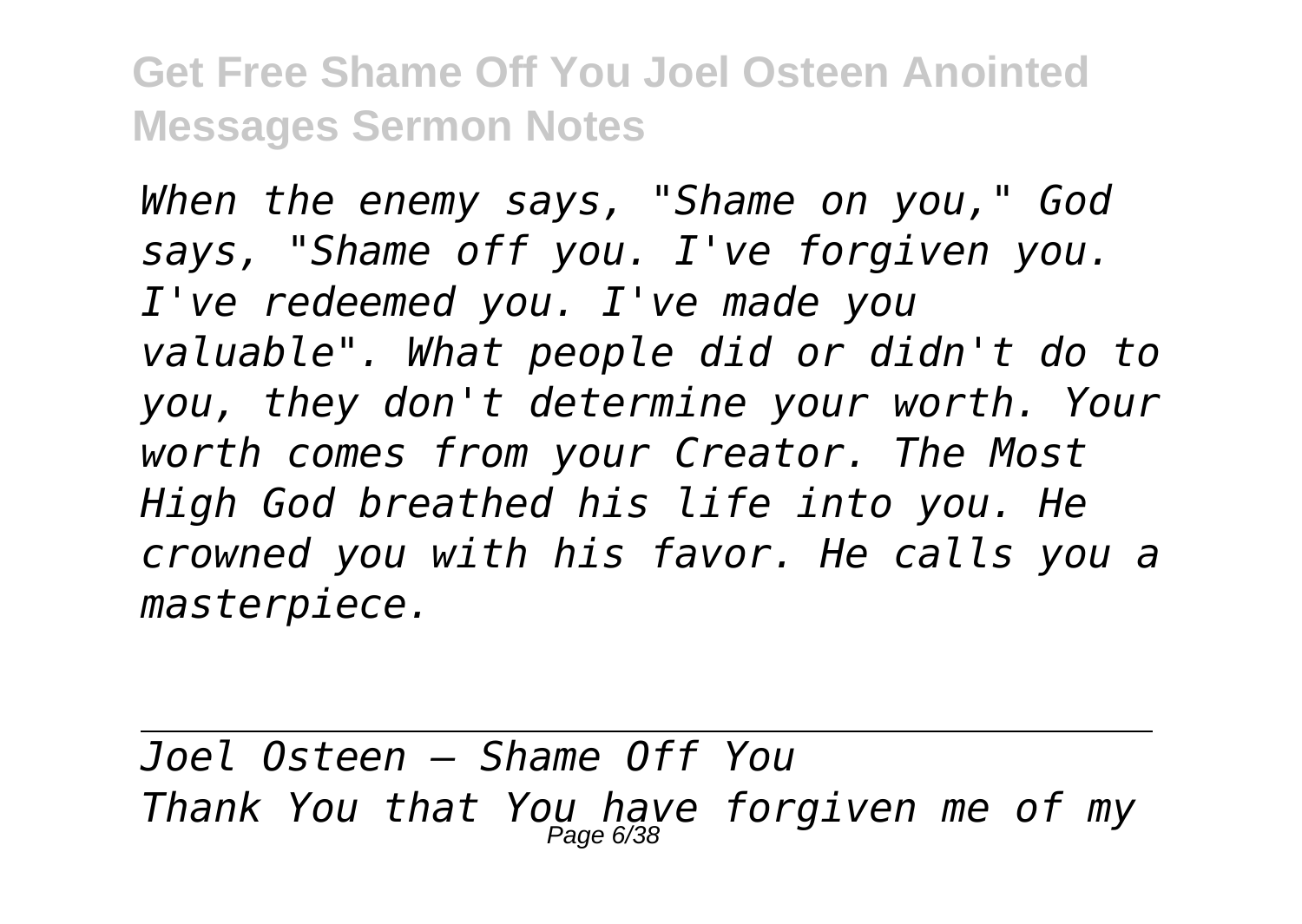*past mistakes and released me from the guilt. I declare 'Shame off me!' to whatever tries to make me feel unworthy. In Jesus' Name, Amen." Joel Osteen Daily Devotional 12th June 2020 Message – Joel Scott Osteen is an American pastor, televangelist, and author, based in Houston, Texas. Osteen has been called the "most popular preacher on the planet" and is often listed as one of the most influential religious leaders in the world.*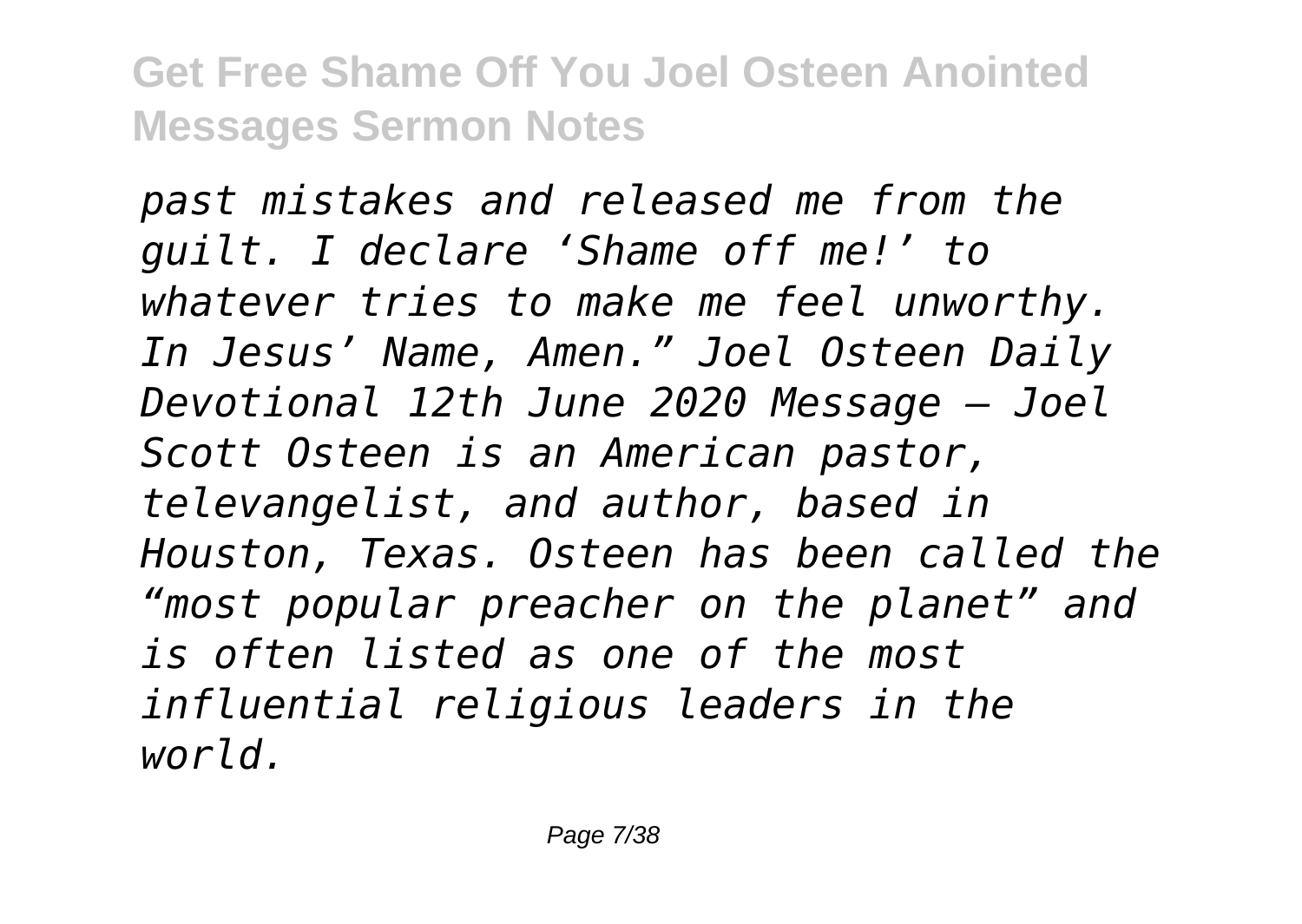*Joel Osteen Daily Devotional 12th June 2020 - Shame Off You He crowned you with His favor. He calls you a masterpiece. Don't go around ashamed, guilty or condemned; shake that off! If you've made a mistake, repent and do better. The next time you think, "Shame on you," remember that Jesus paid a great price to take shame off you! "Anyone who believes in him will never be put to shame." (Romans 10:11, NIV)*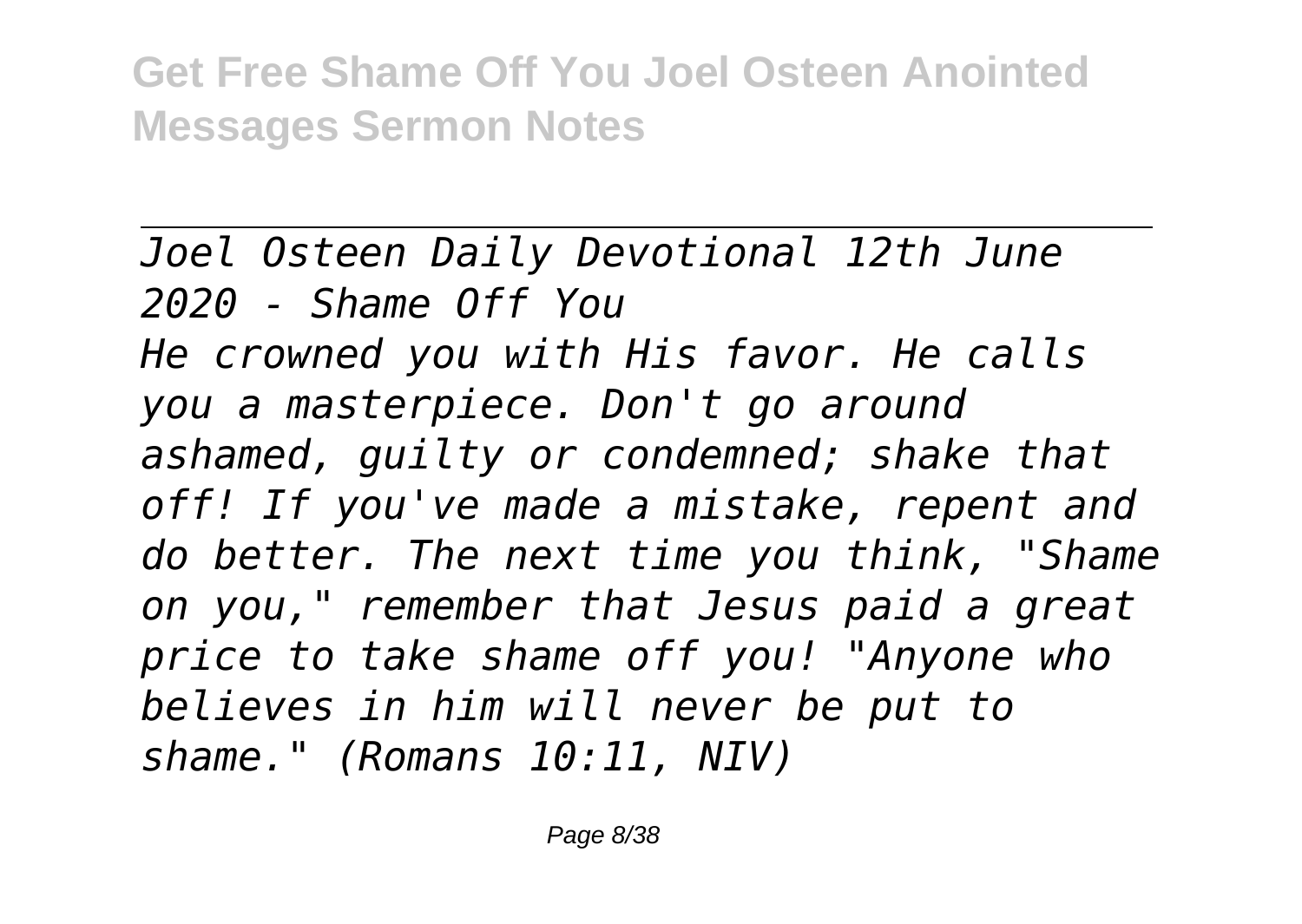*Shame Off You-Joel Osteen Ministries SHAME OFF YOU - JOEL OSTEEN. "Do not be afraid; you will not be put to shame. Do not fear disgrace; you will not be humiliated. You will forget the shame of your youth and remember no more the reproach-. Isaiah 54:4.*

*SHAME OFF YOU - JOEL OSTEEN ~ Anointed Messages Sermon Notes Joel Osteen. Tune in to Joel's television* Page 9/38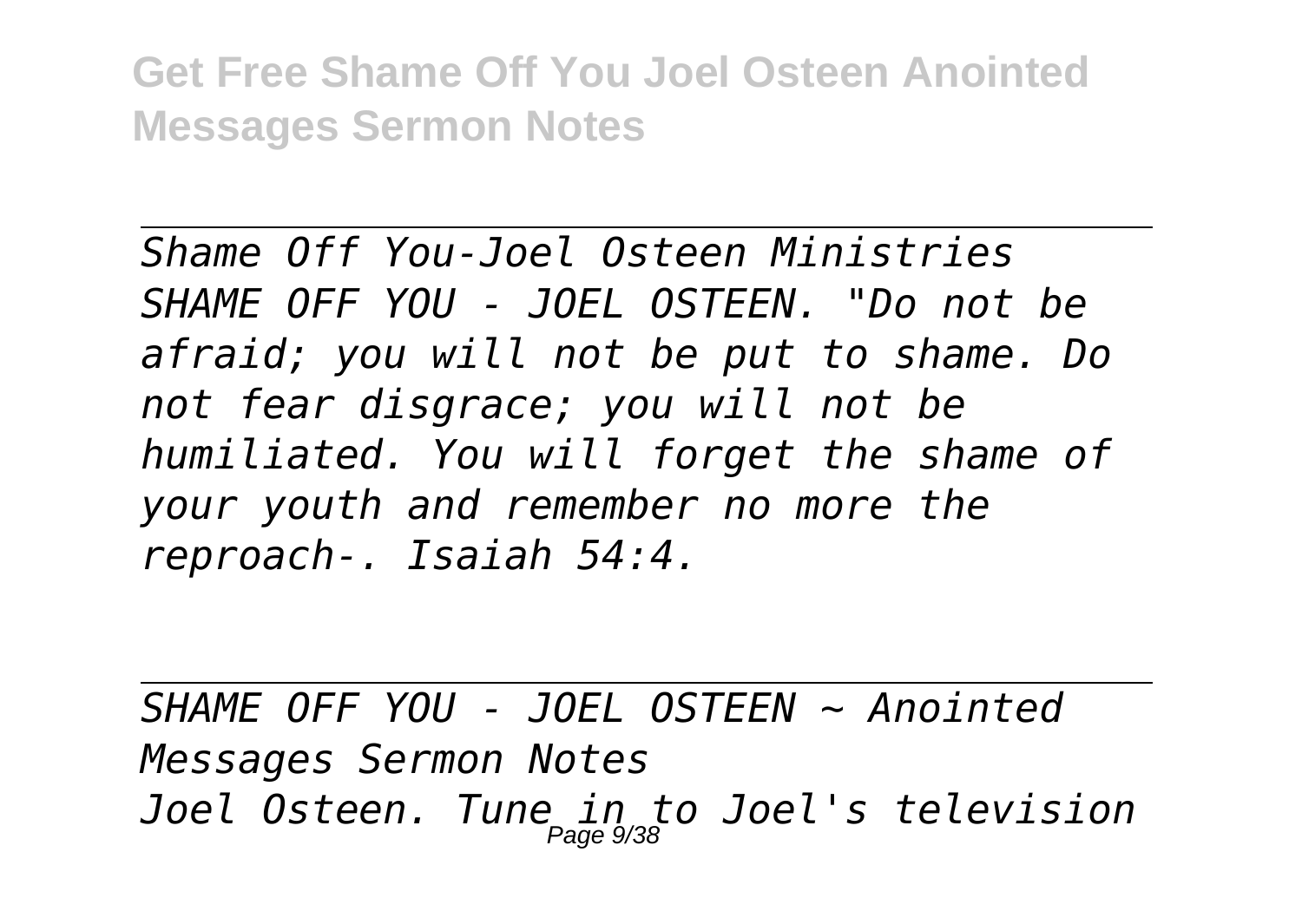*broadcast, "Shame Off You," tomorrow morning. Click here for channels and times in your area. http://osteen.co/BroadcastListings.*

*Joel Osteen - Shame Off You | Facebook Trouble Can't Find You. By Joel Osteen. DEC 04, 2020. What Moves God's Heart. By Victoria Osteen. DEC 01, 2020. Time to Change Your Coat. By Joel Osteen. NOV 27, 2020. Enter with Thanksgiving. By . NOV 26, 2020. A Heart of Compassion. By* Page 10/38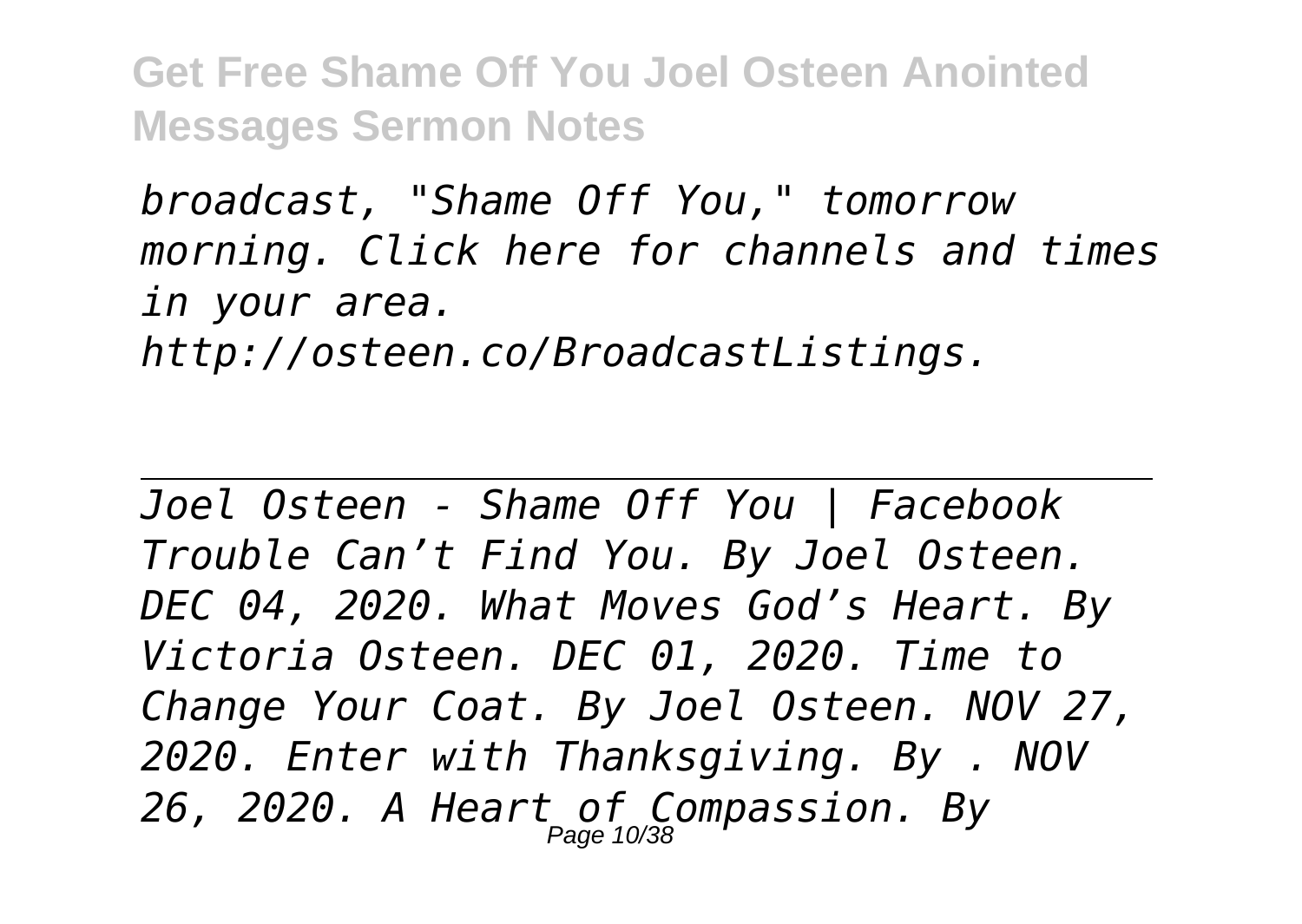*Victoria Osteen. NOV 24, 2020. Get the WHO Right. By Joel Osteen. NOV 20, 2020.*

*Blog | Joel Osteen Ministries Joel Osteen Daily Devotional 12th June 2020 . Shame Off You "Do not be afraid; you will not be put to shame. Do not fear disgrace; you will not be humiliated. You will forget the shame of your youth and remember no more the reproach." – Isaiah 54:4, NIV*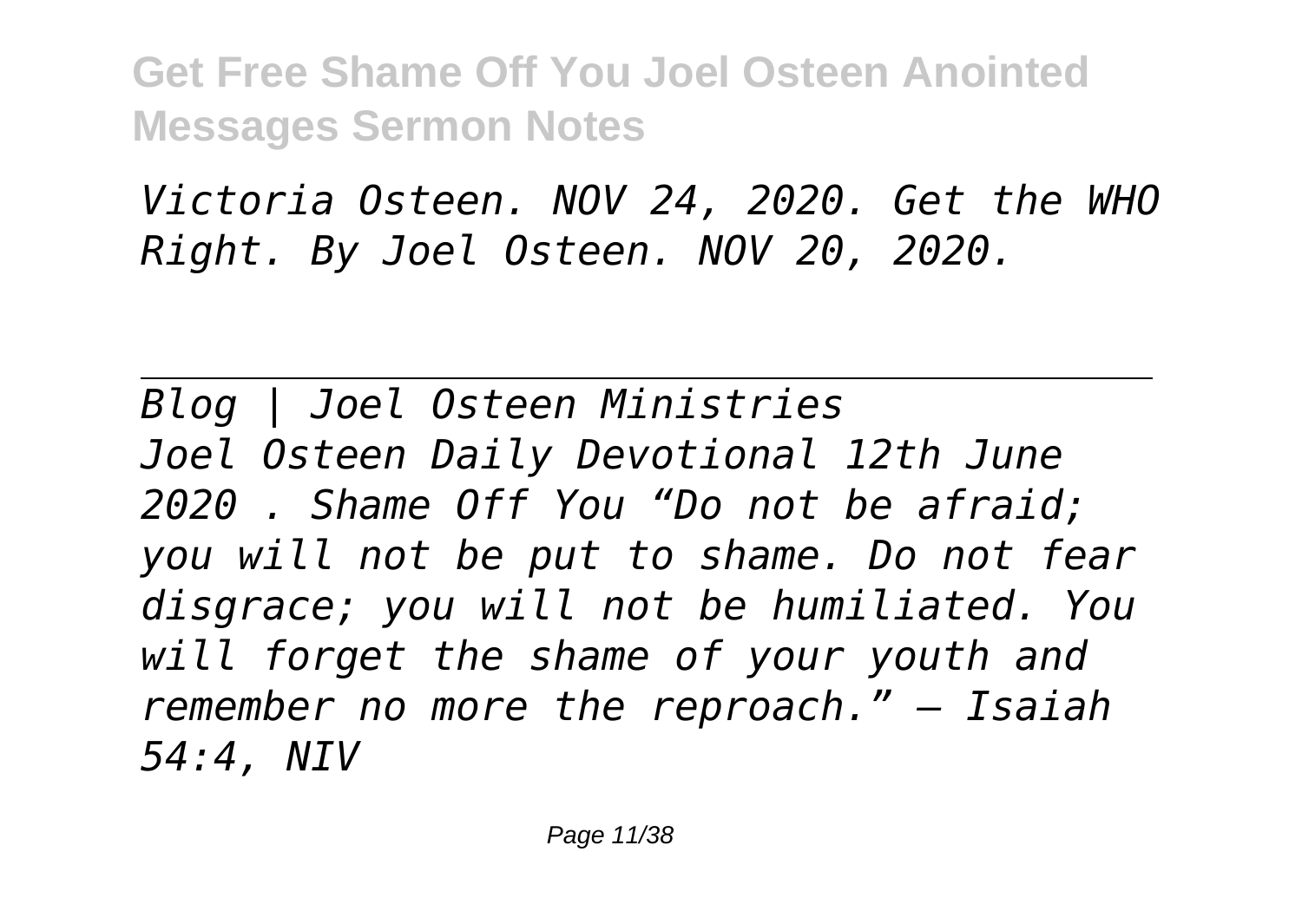*Joel Osteen Daily Devotional 12th June 2020 - Shame Off You Joel Osteen Yesterday at 6:37 PM David said in Psalm 1 that when you keep God first place, "You will ... be like a tree planted by the waters, that brings forth fruit in its season."*

*Irene Nolan - What's wrong with you..shame on you..what do ... Theme For Joel Osteen Devotional June 12* Page 12/38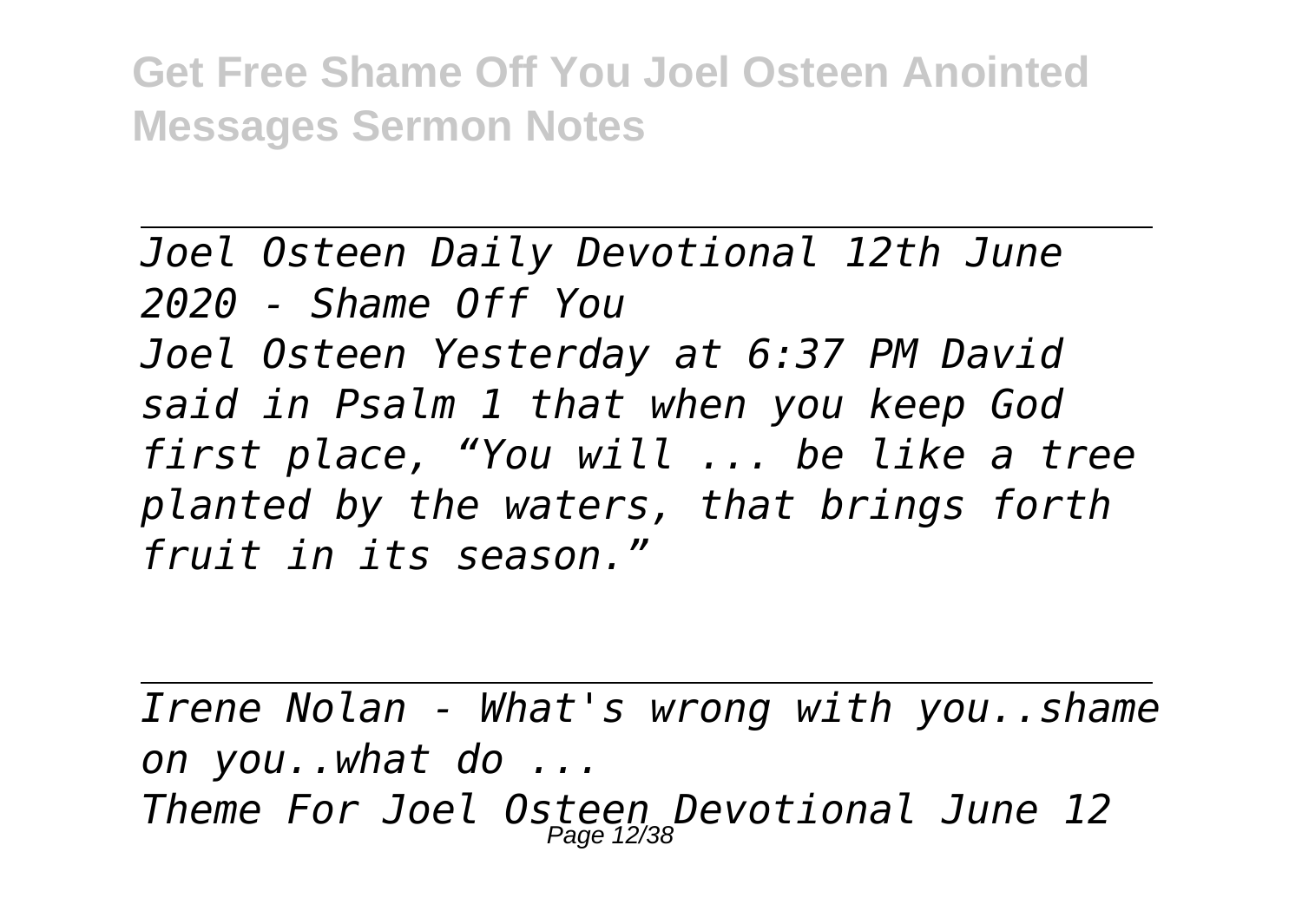*2020 – Shame Off You. TODAY'S SCRIPTURE: "Do not be afraid; you will not be put to shame. Do not fear disgrace; you will not be humiliated. You will forget the shame of your youth and remember no more the reproach.". Isaiah 54:4, NIV. TODAY'S WORD:*

*Joel Osteen Devotional June 12 2020 - Shame Off You When the enemy says, 'Shame on you,' God says, 'Shame off you' — Pastor Joel* Page 13/38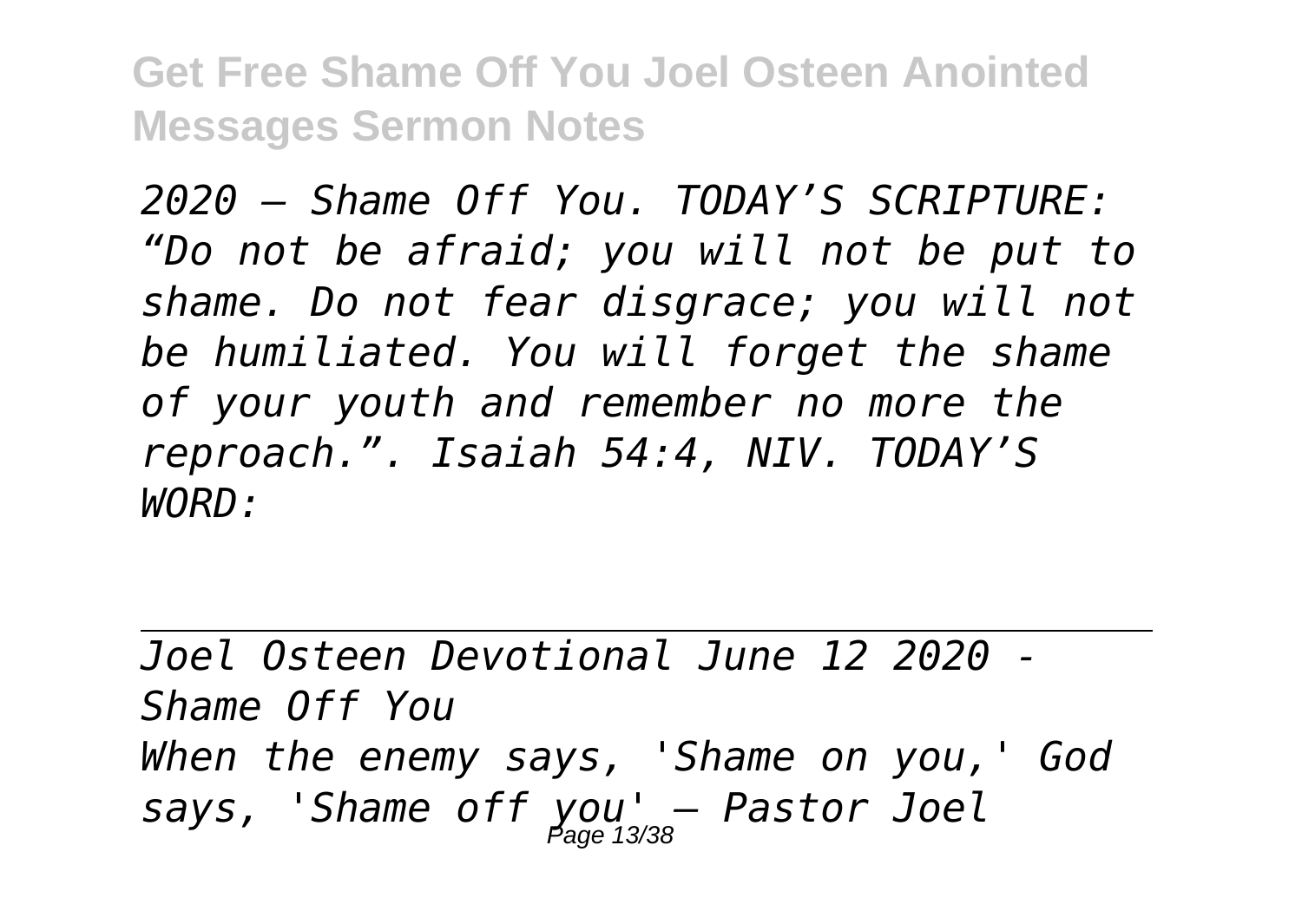*Osteen. Shame is extremely destructive and it can make people feel guilty and unworthy, like they do not deserve to be blessed, says popular Christian speaker and author Joel Osteen. "We've all heard the phrase 'shame on you,' and most have heard it from early childhood.*

*When the enemy says, 'Shame on you,' God says, 'Shame off ... I want to talk to you today about, "Remove the grave clothes". There are people God* Page 14/38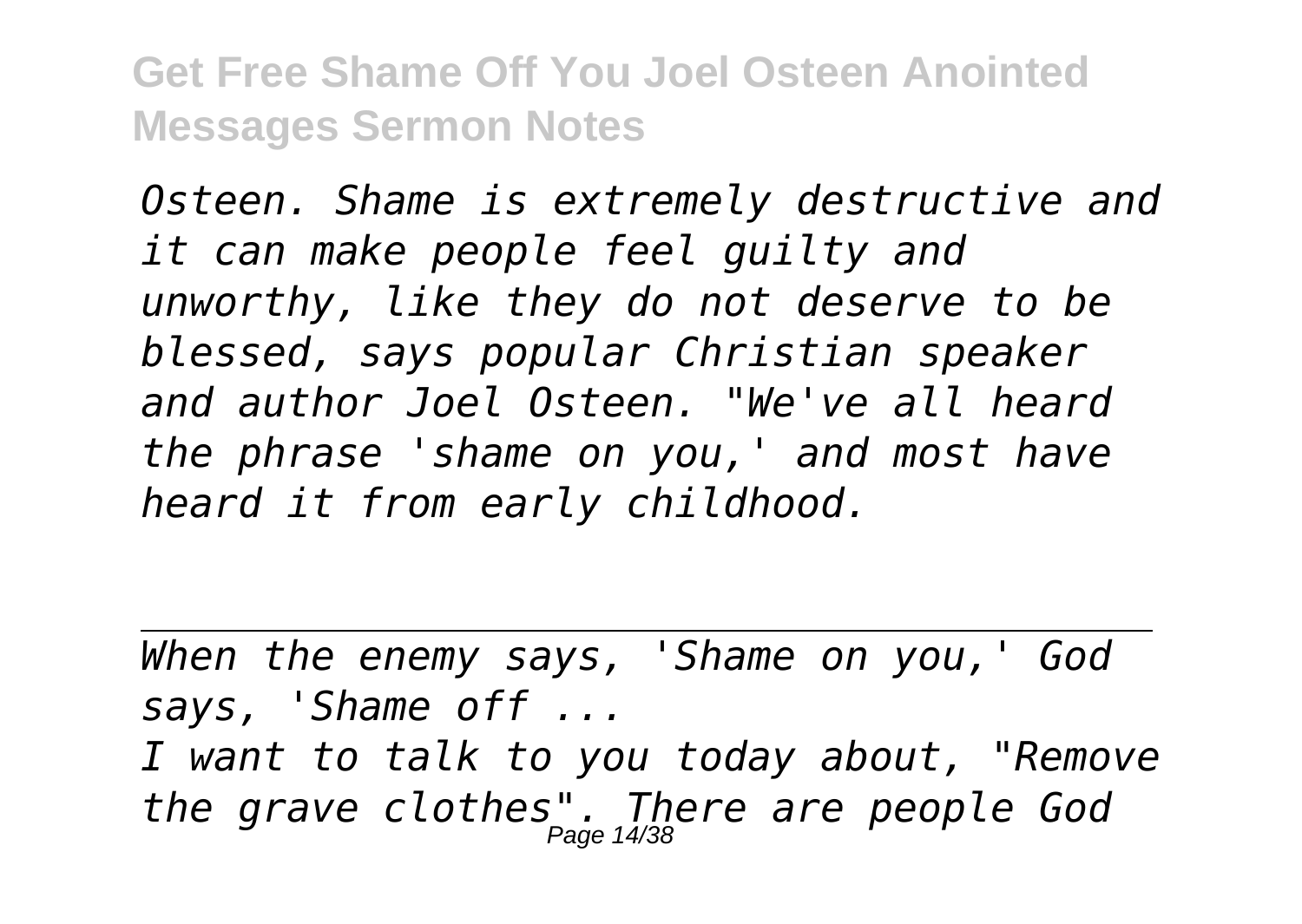*has put in our lives on purpose so we can help restore them. They're off course. They're addicted. They're broken. It's easy to judge and think they should make better decisions. It's their own fault. But*

*Joel Osteen — Remove The Grave Clothes You are reading Joel Osteen Today Monday 14th December 2020 Daily Devotional written by Joel & Victoria Osteen to inspire you. ... You will reign in life."* Page 15/38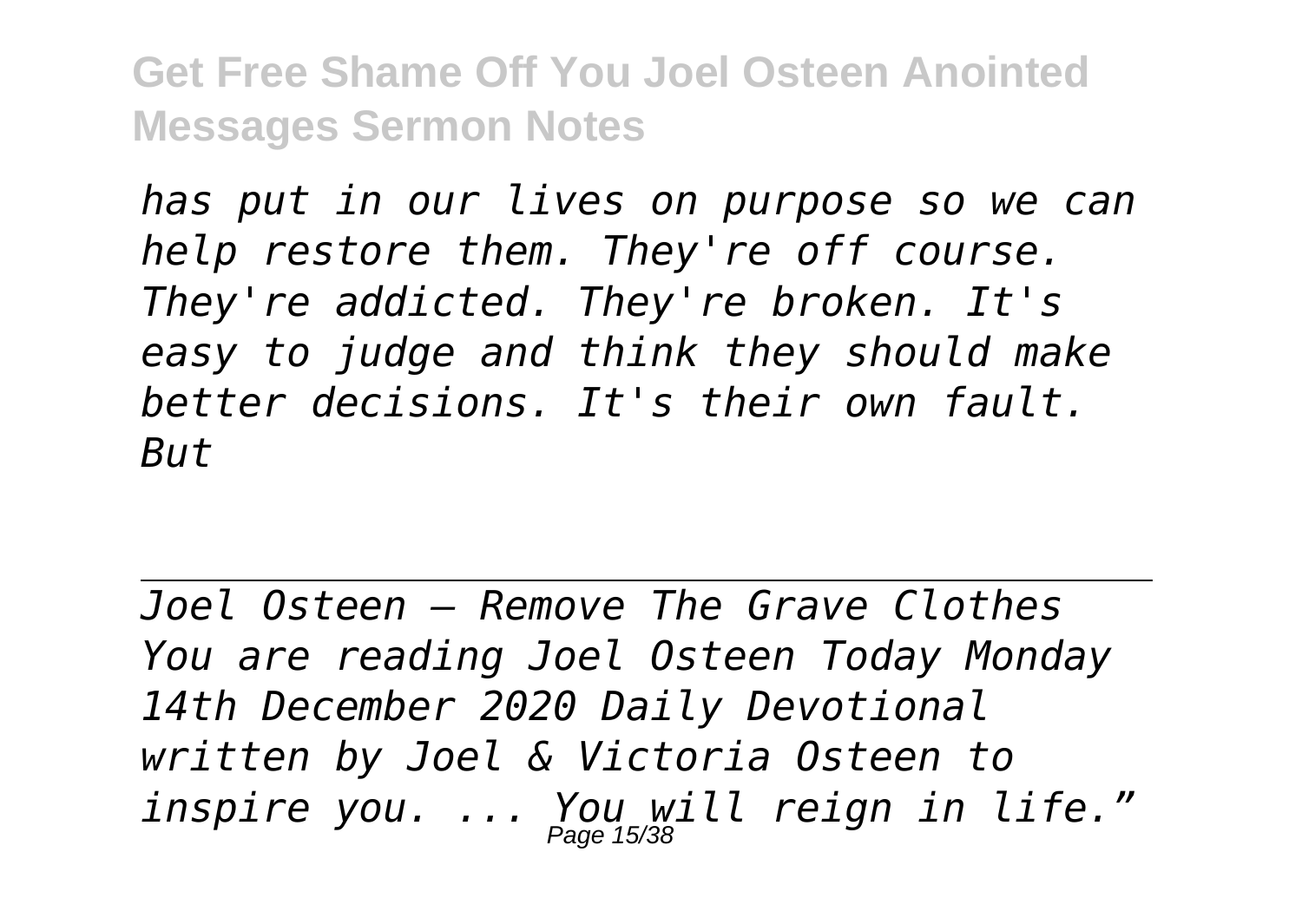*The first thing God had to do was to get the shame off of Jacob. Maybe you have let your circumstances, your failures, or even other people put a label on you that says, "shame on you*

*Joel Osteen Today 14th December 2020 Devotional - You Have ... Shame Off You 27m Joel and Victoria Osteen's message of unconditional love and unending hope reaches everyone across the world.;#=#;Salvation;Joel Osteen;Shame;Gui* Page 16/38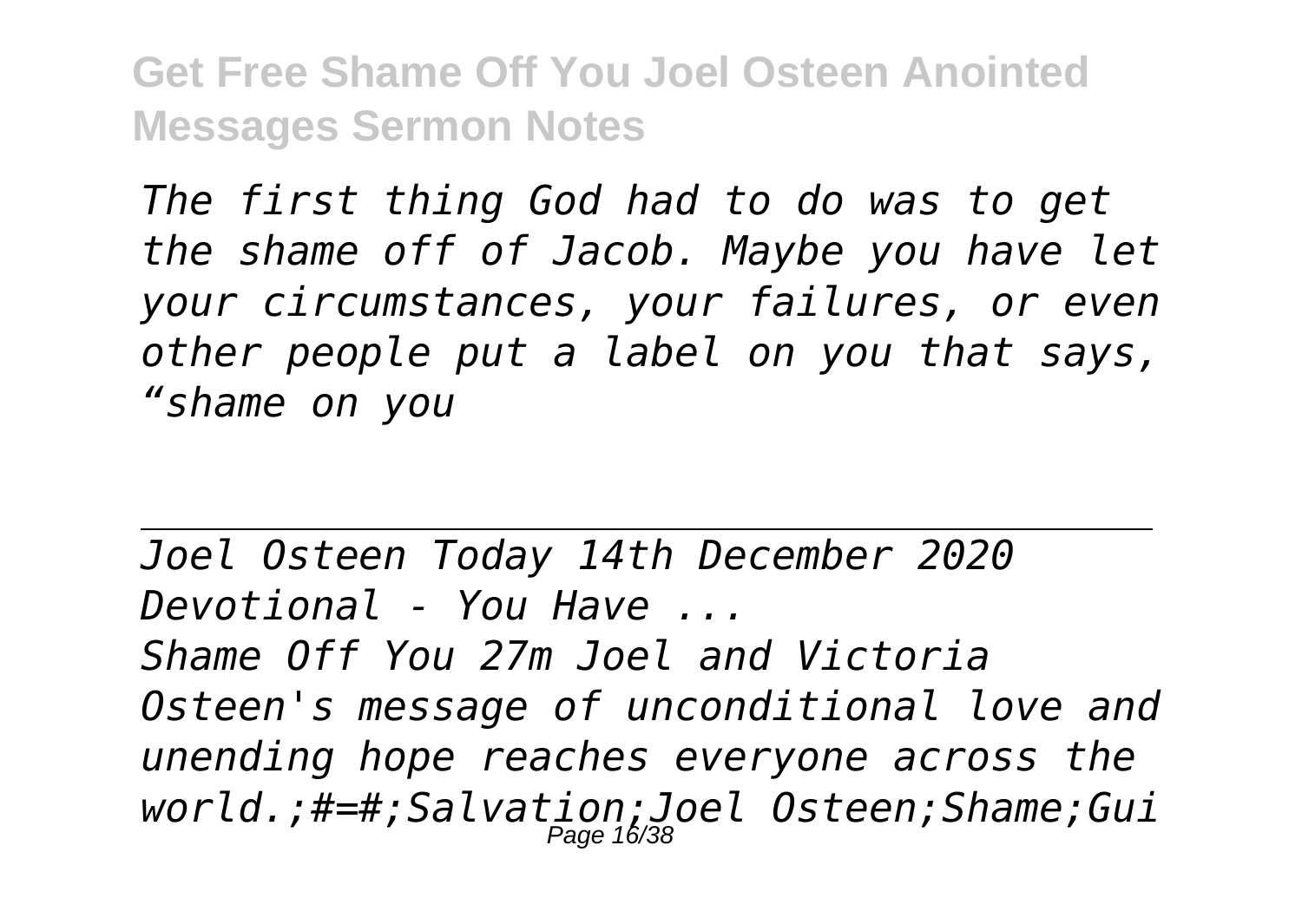*lt;Forgiveness;Mistakes;Blame;Condemnation ;Self Image;Identity in Christ;Confession/Power of Words;Isaiah 54;Isaiah 61;Religion;Series;HD-JOM204302;1137618*

*Shame Off You - Watch TBN - Trinity Broadcasting Network Joel Osteen Daily Devotional Prayer for Today 12th June 2020. Father, thank You that You have removed my shame, and You have defeated the enemy who accuses me.* Page 17/38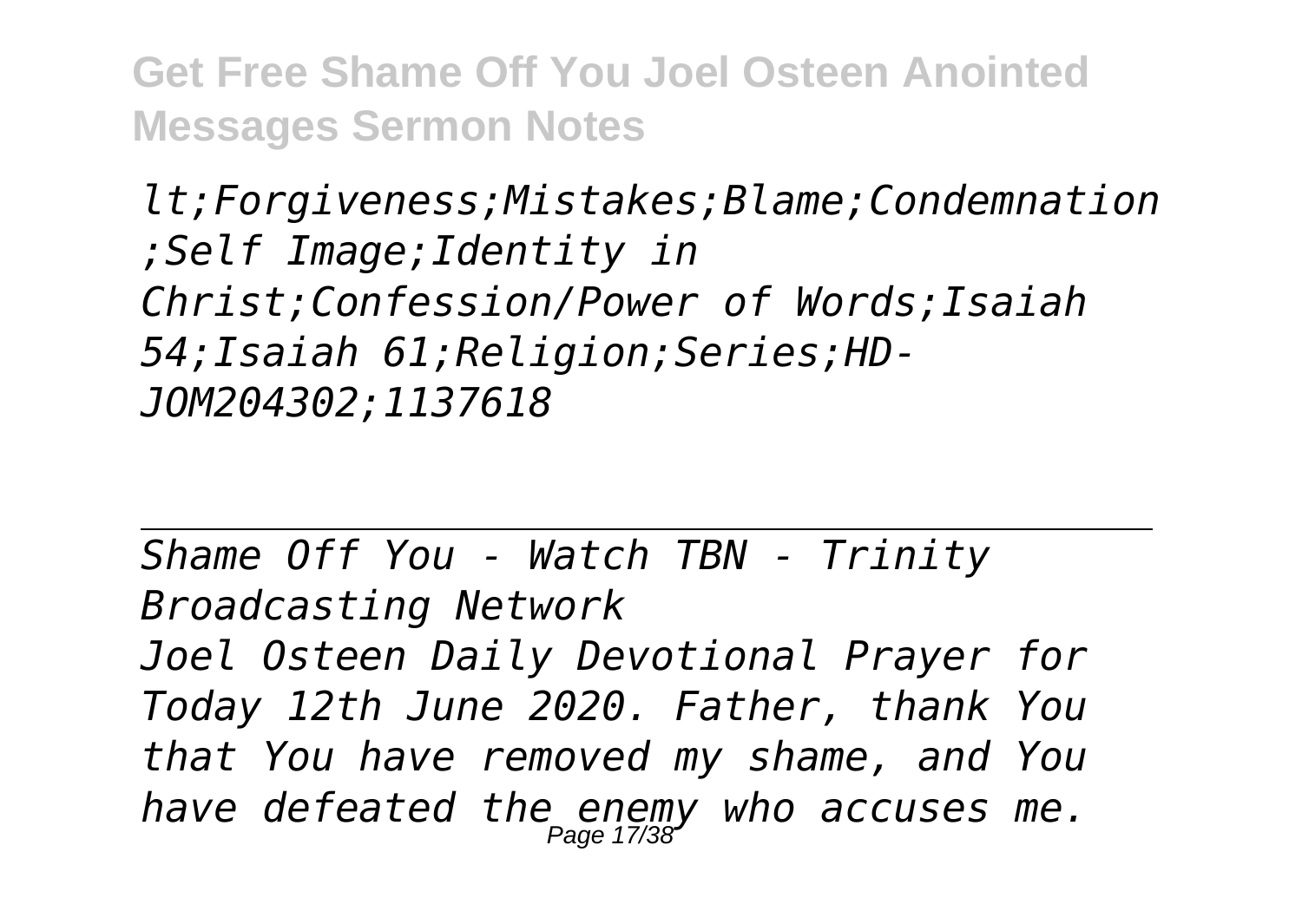*Thank You that You have forgiven me of my past mistakes and released me from the guilt. I declare 'Shame off me!' to whatever tries to make me feel unworthy.*

*JOEL OSTEEN DAILY DEVOTIONAL FOR FRIDAY 12TH JUNE 2020 ...*

*Joel Osteen Daily Devotional 6th October 2020 – Joel Scott Osteen is an American pastor, televangelist, and author, based in Houston, Texas. Osteen has been called the "most popular preacher on the planet"* Page 18/38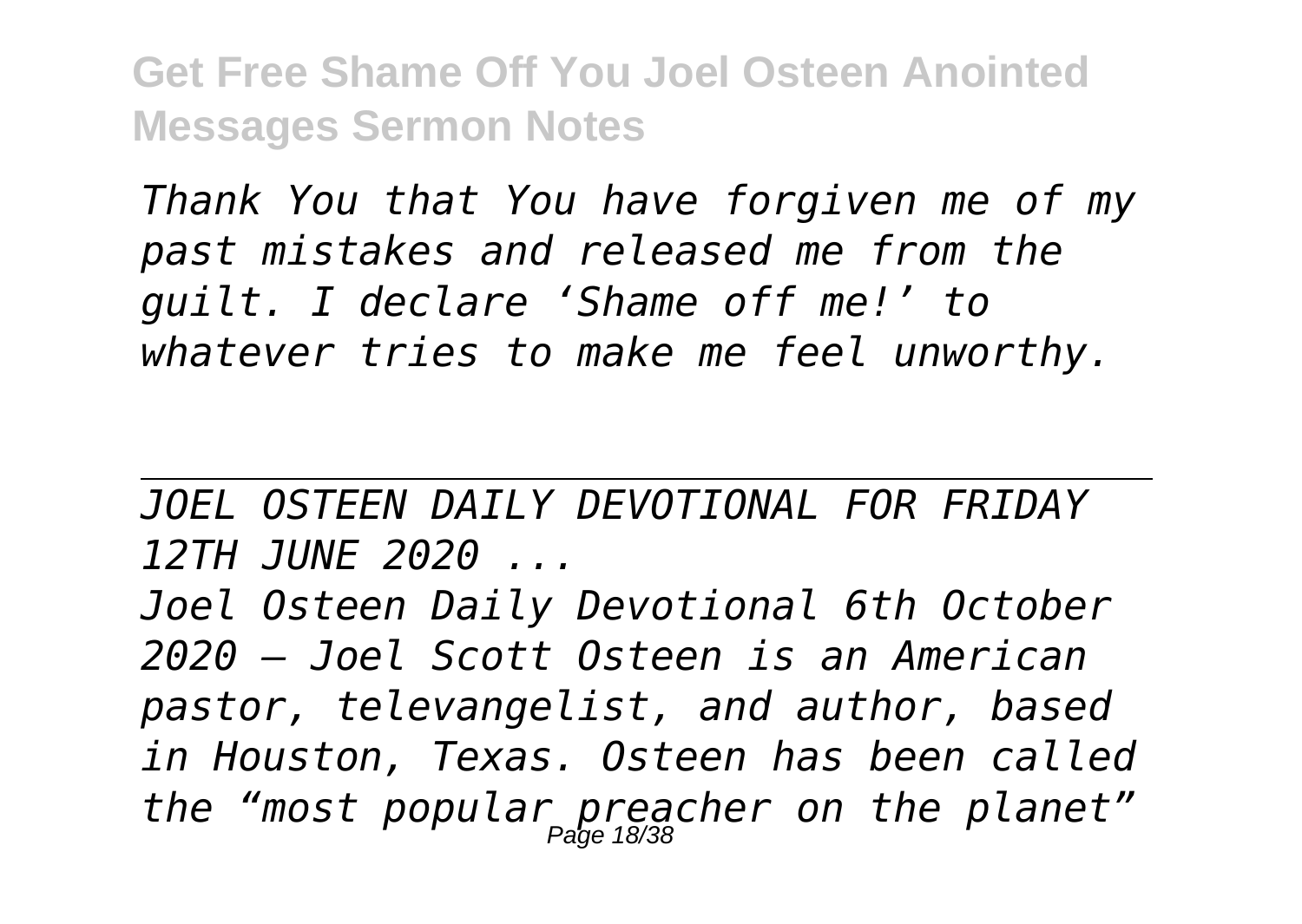*and is often listed as one of the most influential religious leaders in the world ... Shame Off You. June 12, 2020. Joel Osteen ...*

*Joel Osteen Daily Devotional 6th October 2020 - Show Your ... Welcome to the weekly video Podcast from Joel Osteen. Joel and Victoria Osteen are pastors of Lakewood Church in Houston, Texas, a vibrant and diverse church that Forbes calls the largest and fastest -* Page 19/38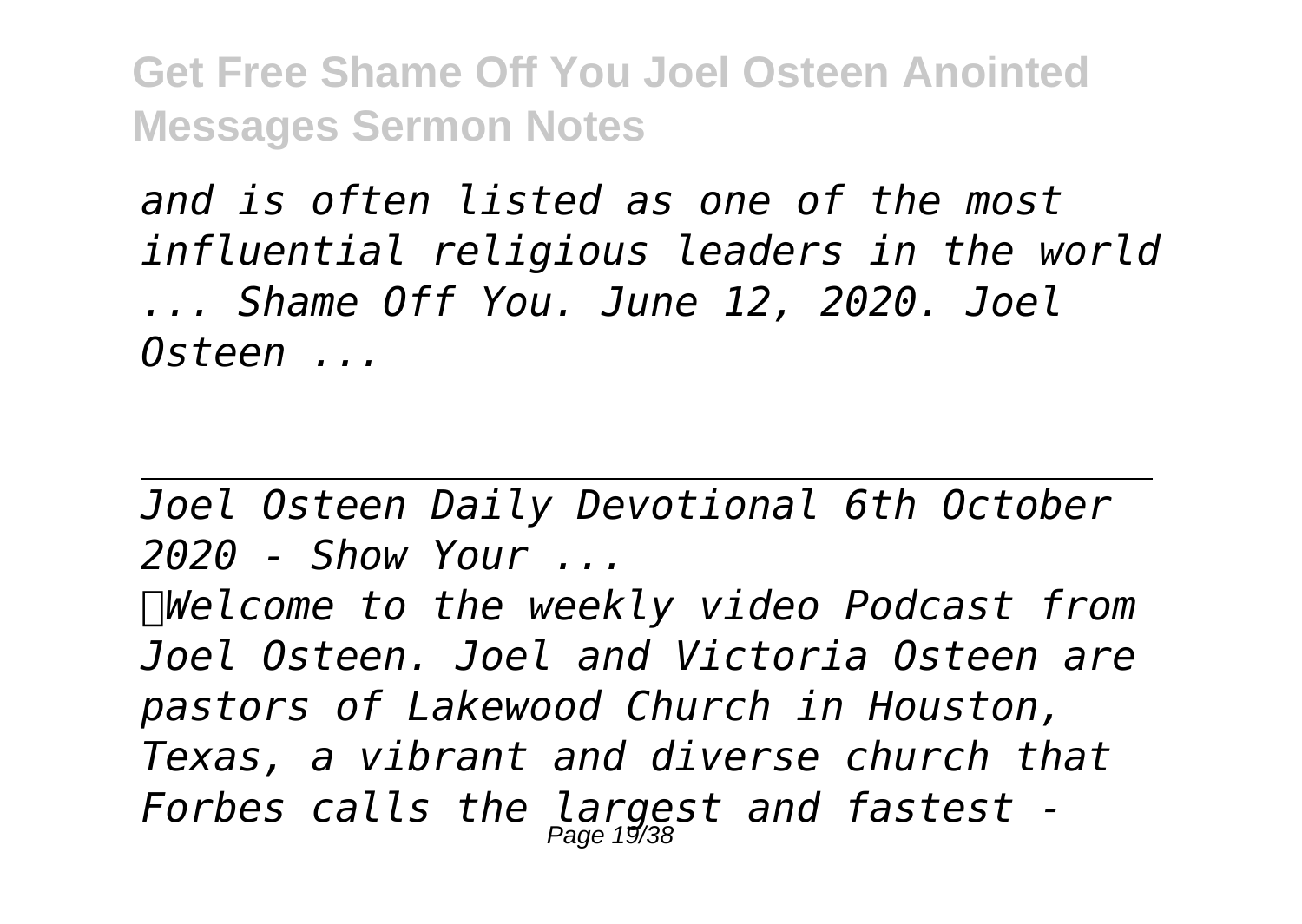*growing congregation in America.*

*Joel Osteen 2016 - #Shame Off You Joel Osteen 2016 SHAME OFF YOU Living Guilt Free - Joel Osteen Shake off the SHAME Joel Osteen 2016 - #Shame Off You Joel Osteen - Empty Out The Negative Miracles Out Of Mistakes - Joel Osteen Joel Osteen Shame Off You 2015 Peace With Yourself | Joel Osteen*

*Joel Osteen Shame Off You 2015Joel Osteen* Page 20/38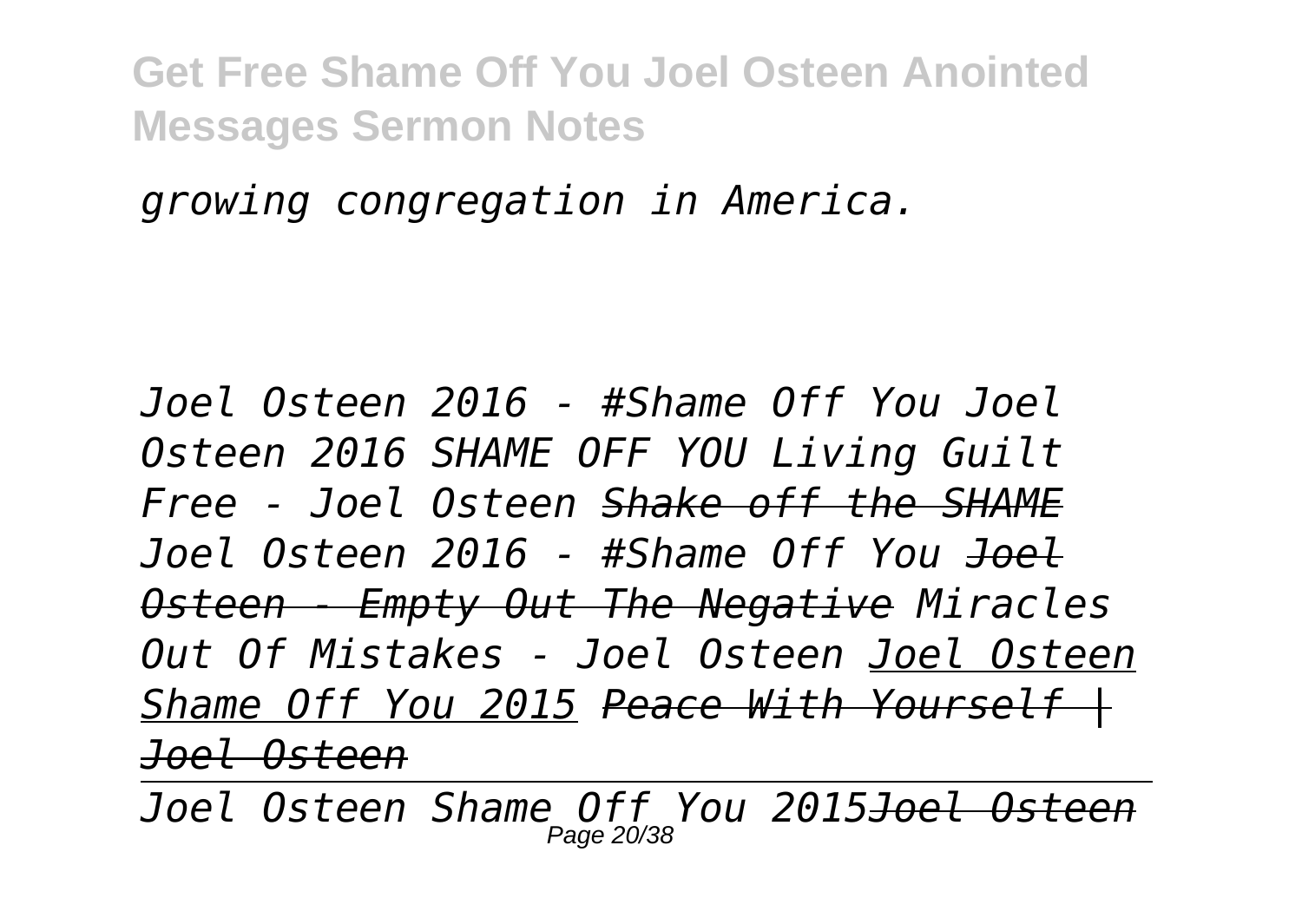*Shame Off You 2015 Don't Be Defined By Your Mistakes | Joel Osteen JOEL OSTEEN EXPOSED!!! | The latest (16 Dec 20) | HE has some explaining to do!! The Truth About Joel Osteen! The Video Joel Osteen Doesn't Want Public Trusting When You Don't Understand | Joel Osteen Pastor Joel Osteen On 'The Power Of I Am' Your Time Is Coming | Joel Osteen Joel Osteen, it's just the Truth by Paul Washer Joel Osteen - Hearing in the Spirit Joel Osteen - Peace With Your Scars The Fight For Your Future | Joel Osteen Joel Osteen Shame Off* Page 21/38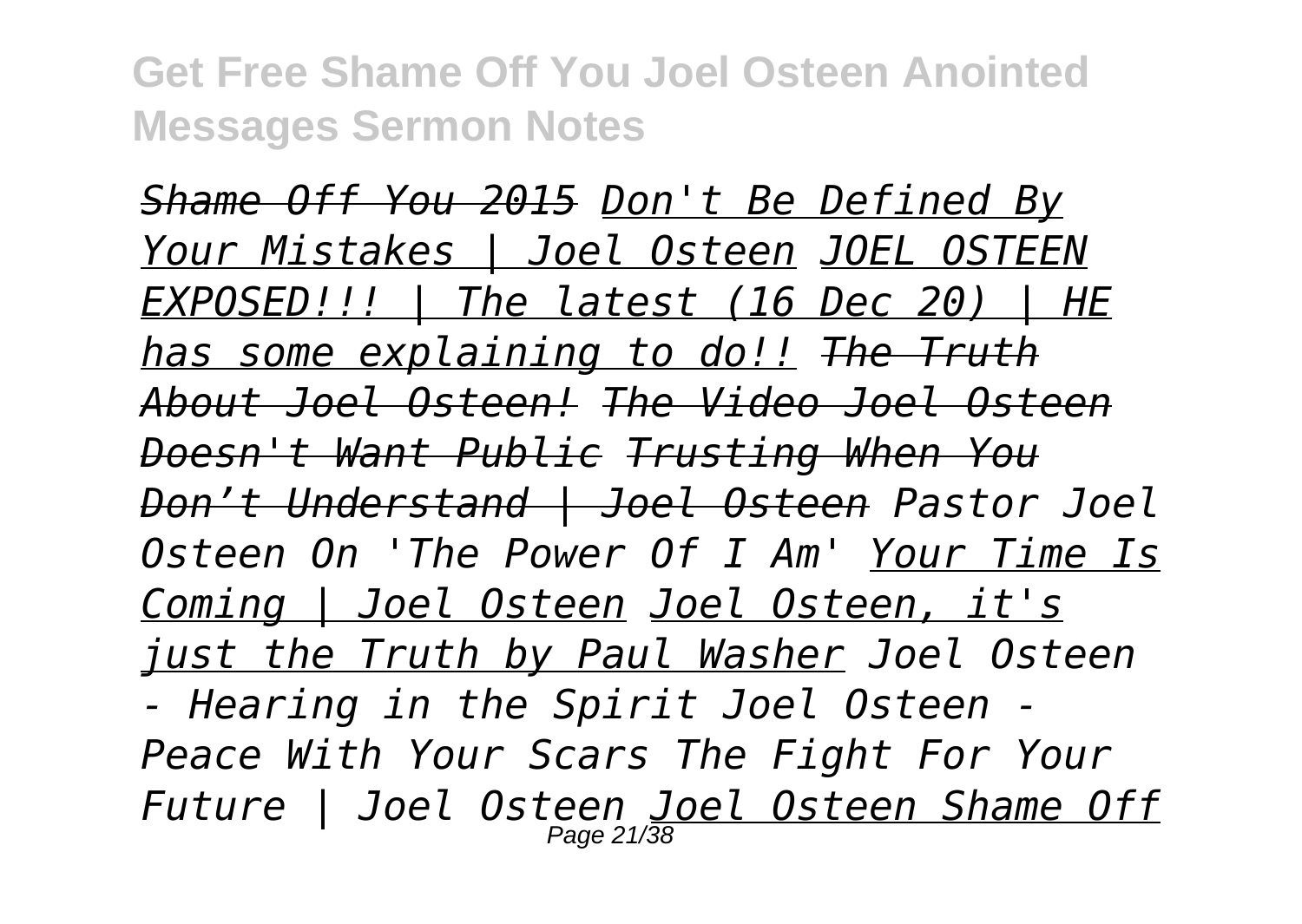*You 2015*

*Joel Osteen - Blessed By Your EnemiesThe Shady Side Of Joel Osteen*

*John MacArthur Rebukes Joel Osteen Your Words Become Your Reality | Joel Osteen Joel Osteen - Seasons of Silence* 

*Joel Osteen: Empty Out the Negative (Part 2) | TBNLetting Go Of Control | Joel Osteen*

*Shame Off You Joel Osteen Joel Osteen (June-12-2020) Daily Devotion: Shame Off You. TODAY'S SCRIPTURE: "Do not*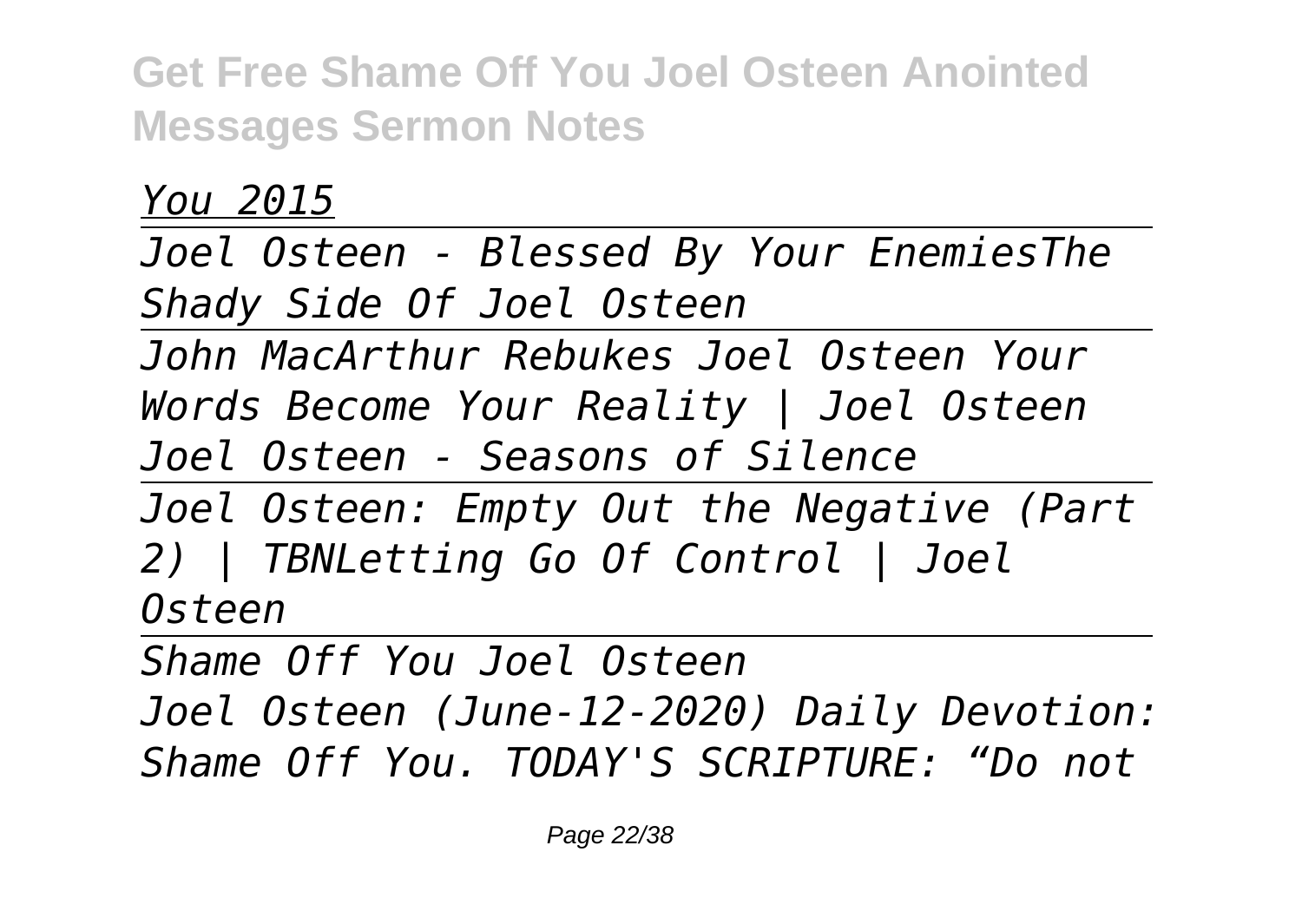*be afraid; you will not be put to shame. Do not fear disgrace; you will not be humiliated. You will forget the shame of your youth and remember no more the reproach." Isaiah 54:4, NIV. TODAY'S WORD: Shame is one of the enemy's favorite tools.*

*Joel Osteen (June-12-2020) Daily Devotion: Shame Off You TODAY'S MESSAGE ON JOEL OSTEEN DEVOTIONAL 12TH JUNE 2020 Shame is one of the enemy's* Page 23/38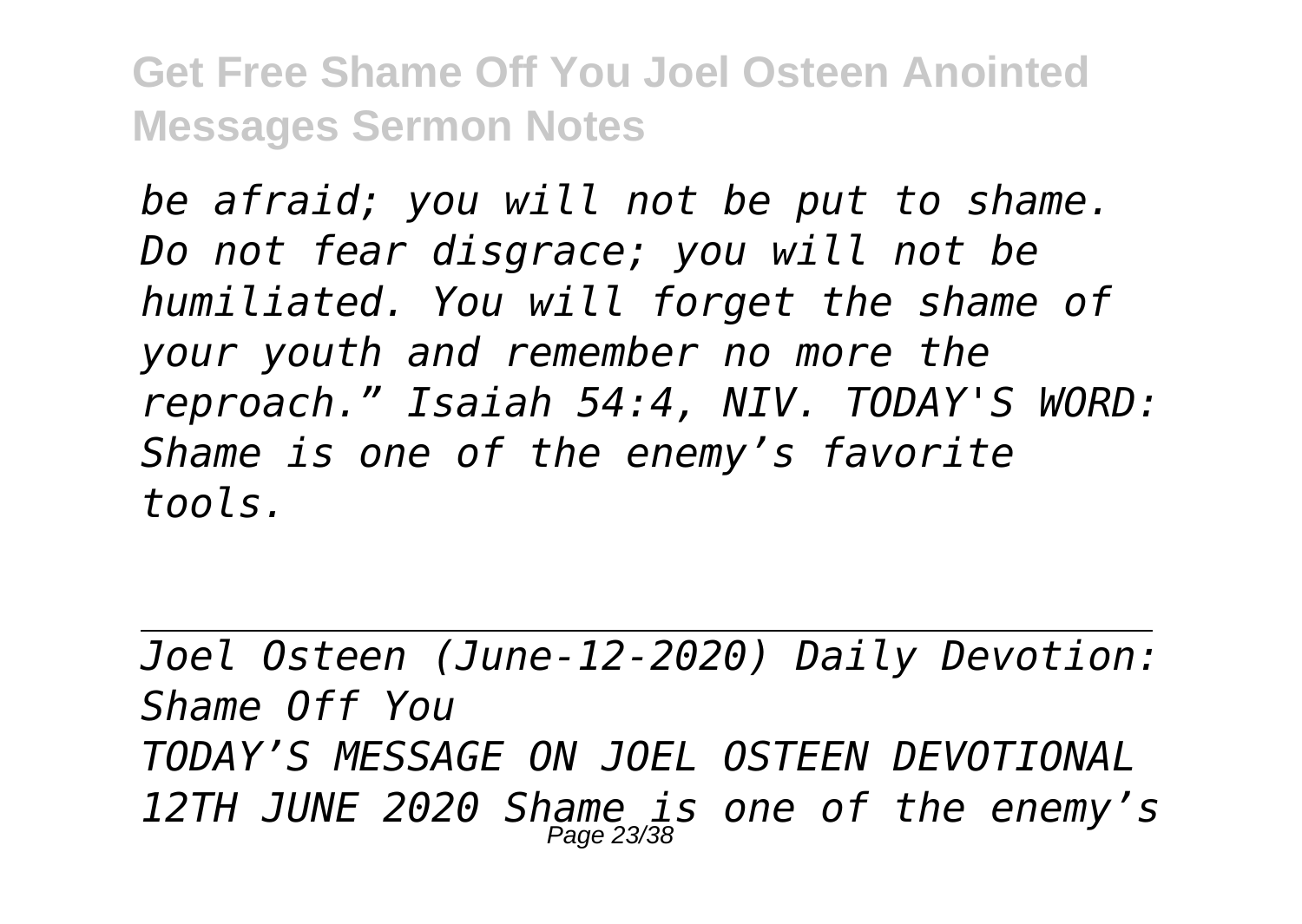*favorite tools. Starting in our childhoods, he will remind you of every mistake and every failure you've ever made, saying "Shame on you" even about things that weren't your fault. As adults, "Shame on you" plays over and over in our thoughts.*

*Joel Osteen Devotional 12th June 2020 - Shame Off You When the enemy says, "Shame on you," God says, "Shame off you. I've forgiven you.* Page 24/38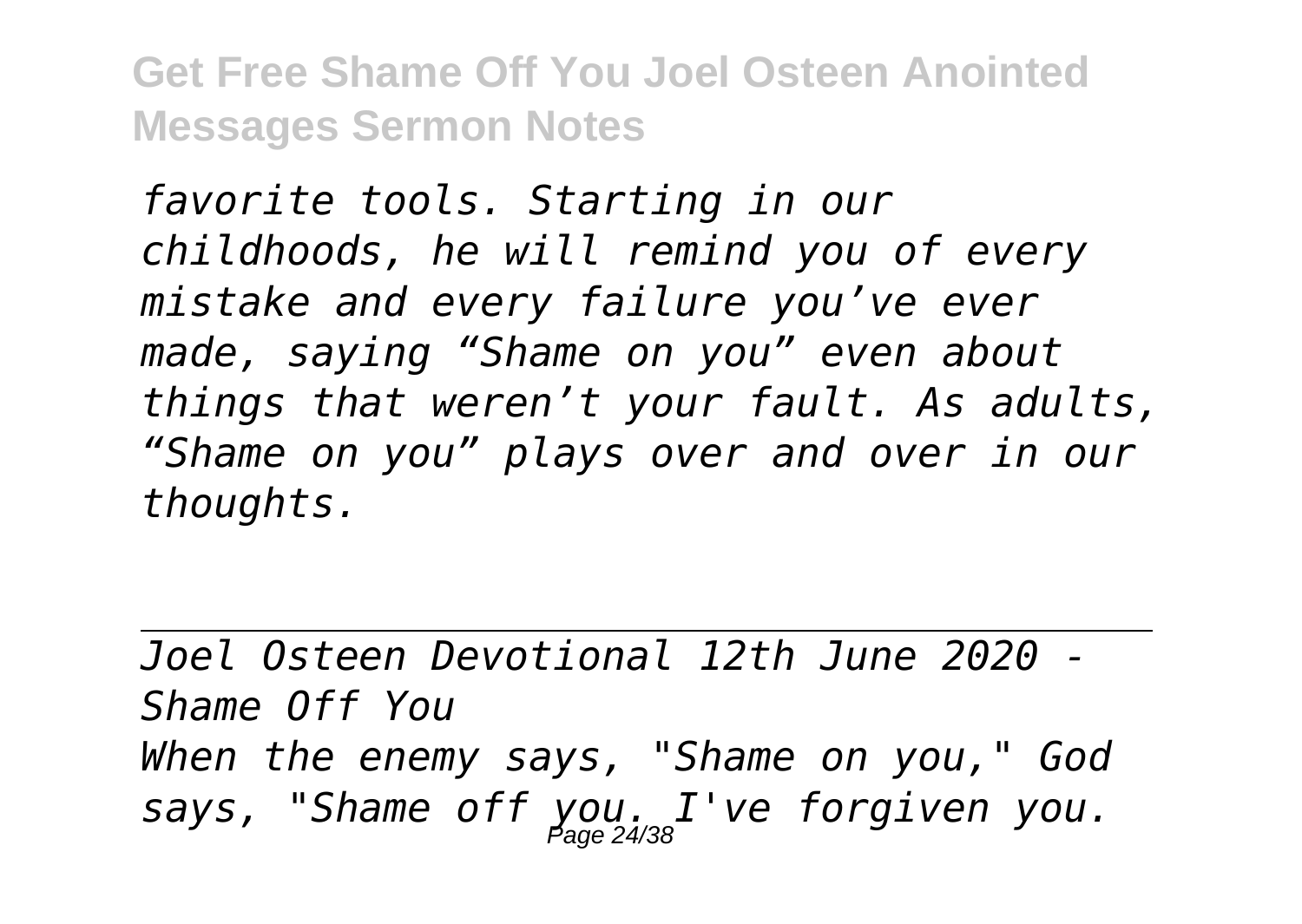*I've redeemed you. I've made you valuable". What people did or didn't do to you, they don't determine your worth. Your worth comes from your Creator. The Most High God breathed his life into you. He crowned you with his favor. He calls you a masterpiece.*

*Joel Osteen — Shame Off You Thank You that You have forgiven me of my past mistakes and released me from the guilt. I declare 'Shame off me!' to* Page 25/38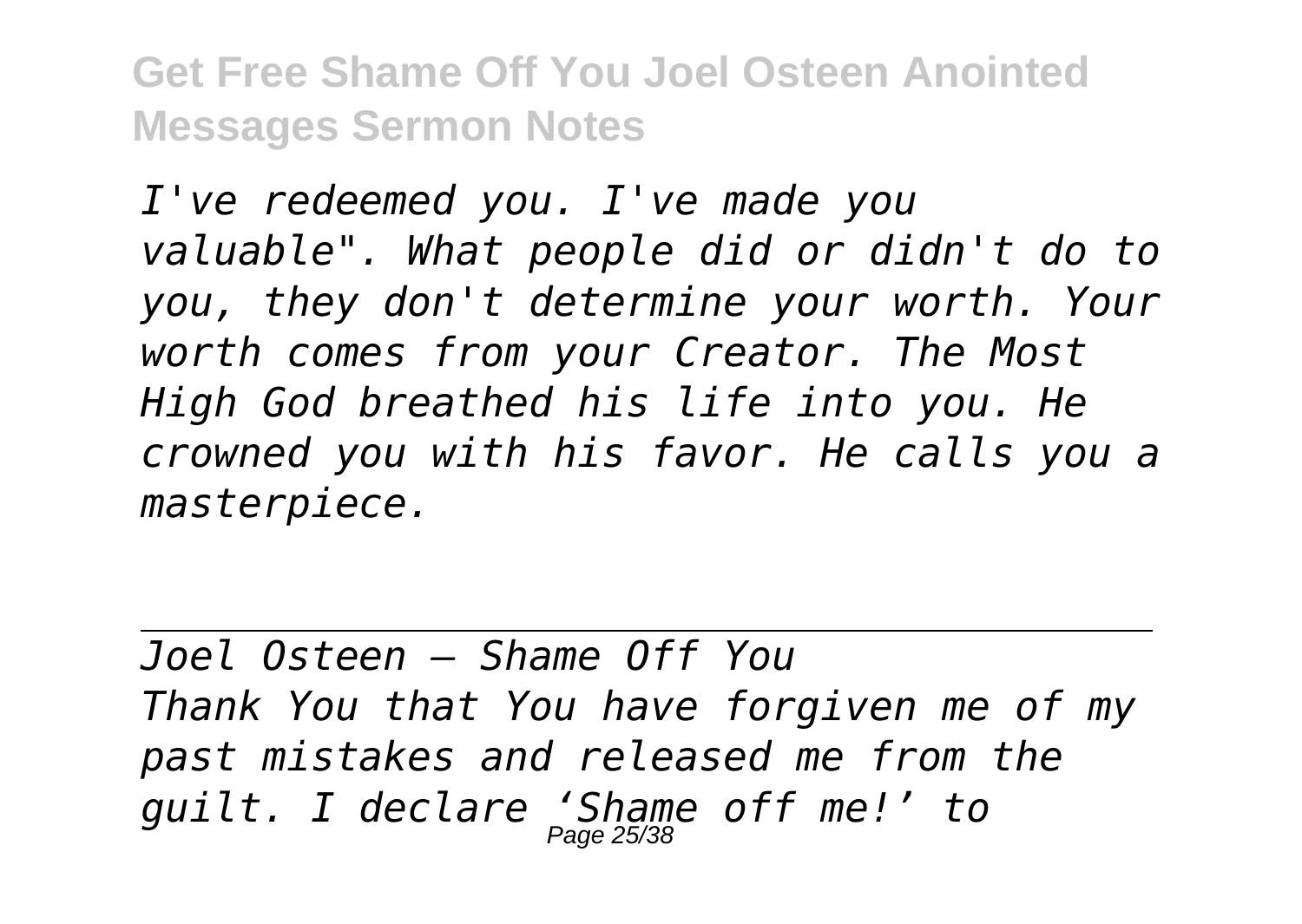*whatever tries to make me feel unworthy. In Jesus' Name, Amen." Joel Osteen Daily Devotional 12th June 2020 Message – Joel Scott Osteen is an American pastor, televangelist, and author, based in Houston, Texas. Osteen has been called the "most popular preacher on the planet" and is often listed as one of the most influential religious leaders in the world.*

*Joel Osteen Daily Devotional 12th June* Page 26/38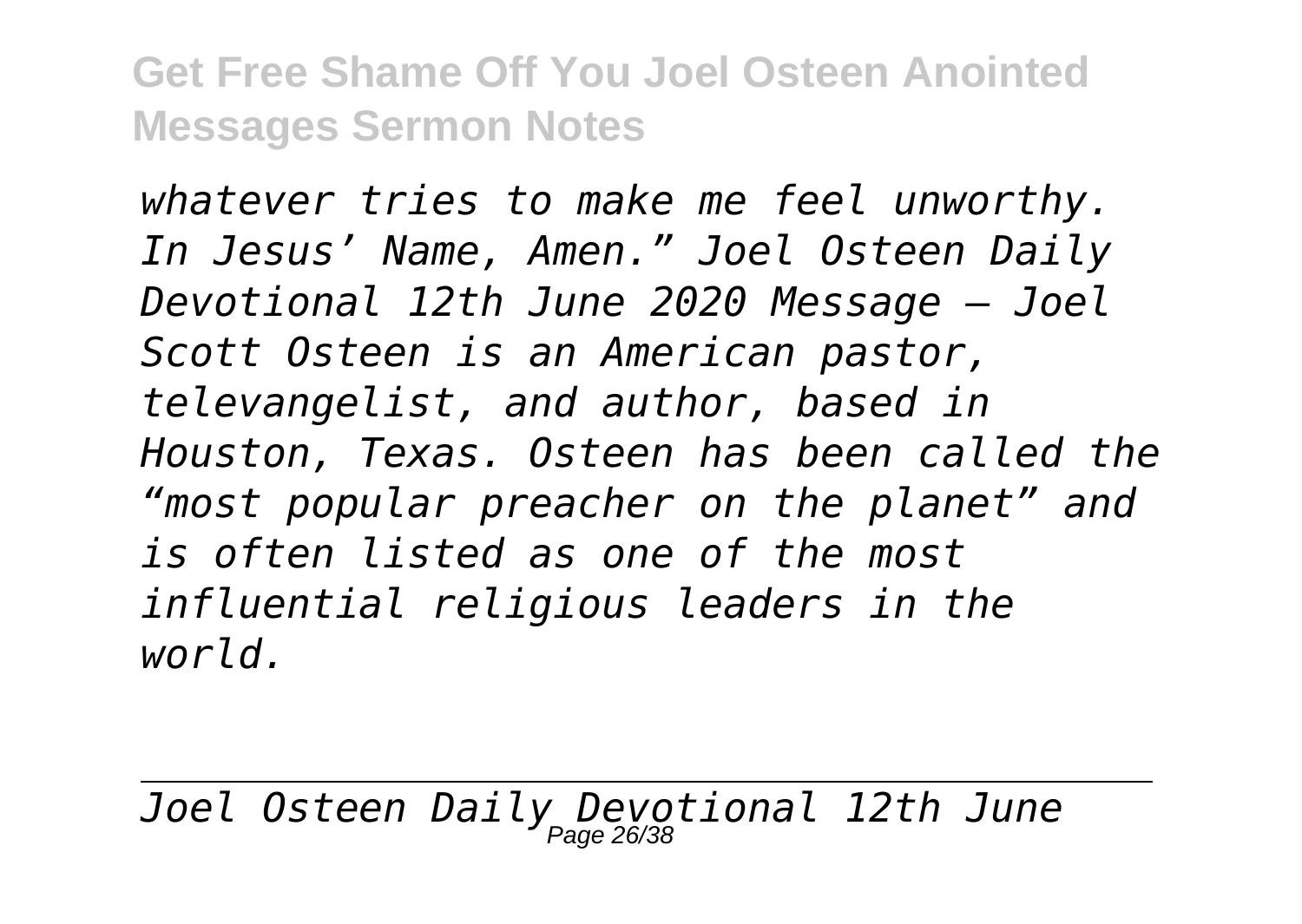## *2020 - Shame Off You He crowned you with His favor. He calls you a masterpiece. Don't go around ashamed, guilty or condemned; shake that off! If you've made a mistake, repent and do better. The next time you think, "Shame on you," remember that Jesus paid a great price to take shame off you! "Anyone who believes in him will never be put to shame." (Romans 10:11, NIV)*

*Shame Off You-Joel Osteen Ministries* Page 27/38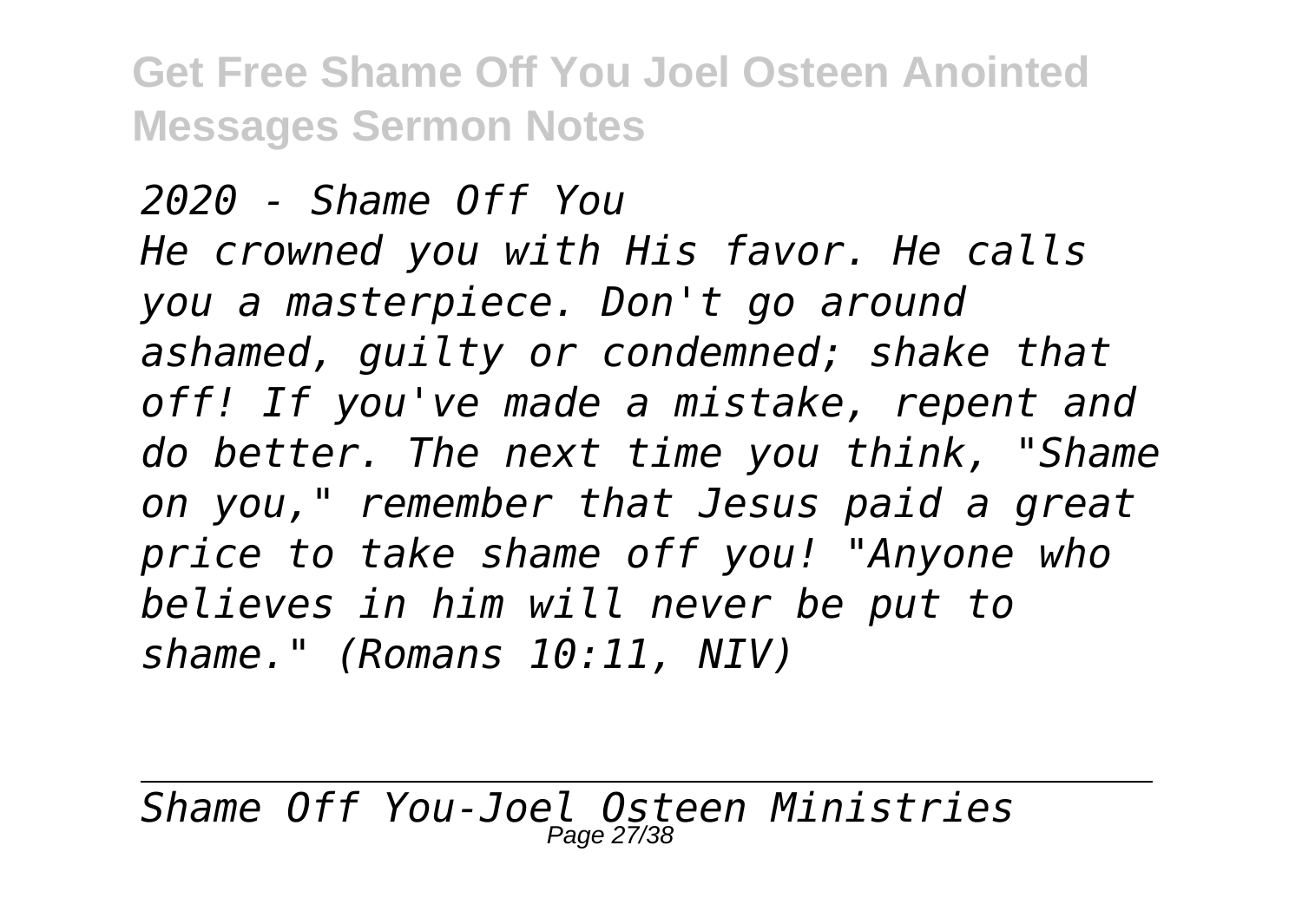*SHAME OFF YOU - JOEL OSTEEN. "Do not be afraid; you will not be put to shame. Do not fear disgrace; you will not be humiliated. You will forget the shame of your youth and remember no more the reproach-. Isaiah 54:4.*

*SHAME OFF YOU - JOEL OSTEEN ~ Anointed Messages Sermon Notes Joel Osteen. Tune in to Joel's television broadcast, "Shame Off You," tomorrow morning. Click here for channels and times* Page 28/38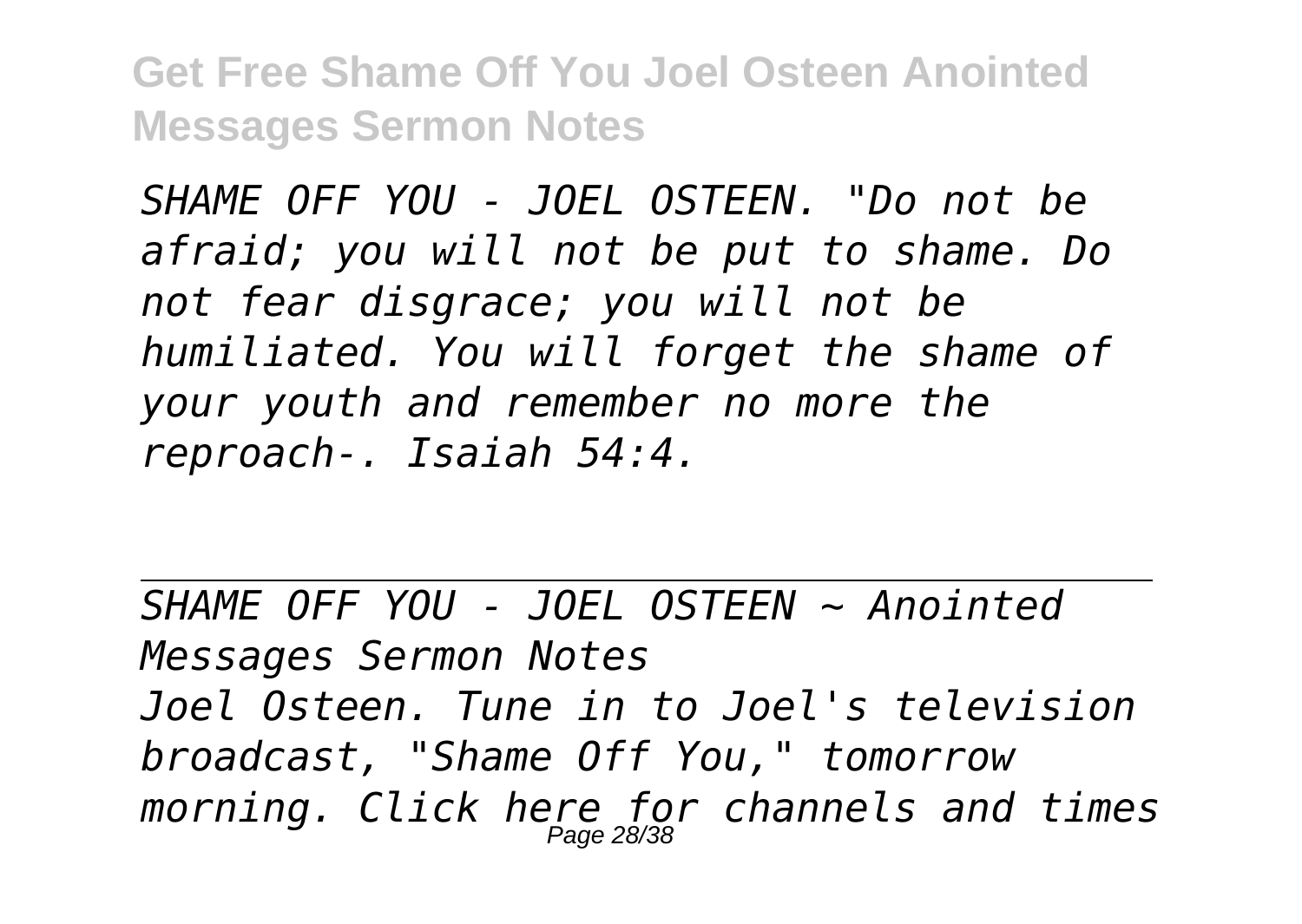*in your area. http://osteen.co/BroadcastListings.*

*Joel Osteen - Shame Off You | Facebook Trouble Can't Find You. By Joel Osteen. DEC 04, 2020. What Moves God's Heart. By Victoria Osteen. DEC 01, 2020. Time to Change Your Coat. By Joel Osteen. NOV 27, 2020. Enter with Thanksgiving. By . NOV 26, 2020. A Heart of Compassion. By Victoria Osteen. NOV 24, 2020. Get the WHO Right. By Joel Osteen. NOV 20, 2020.* Page 29/38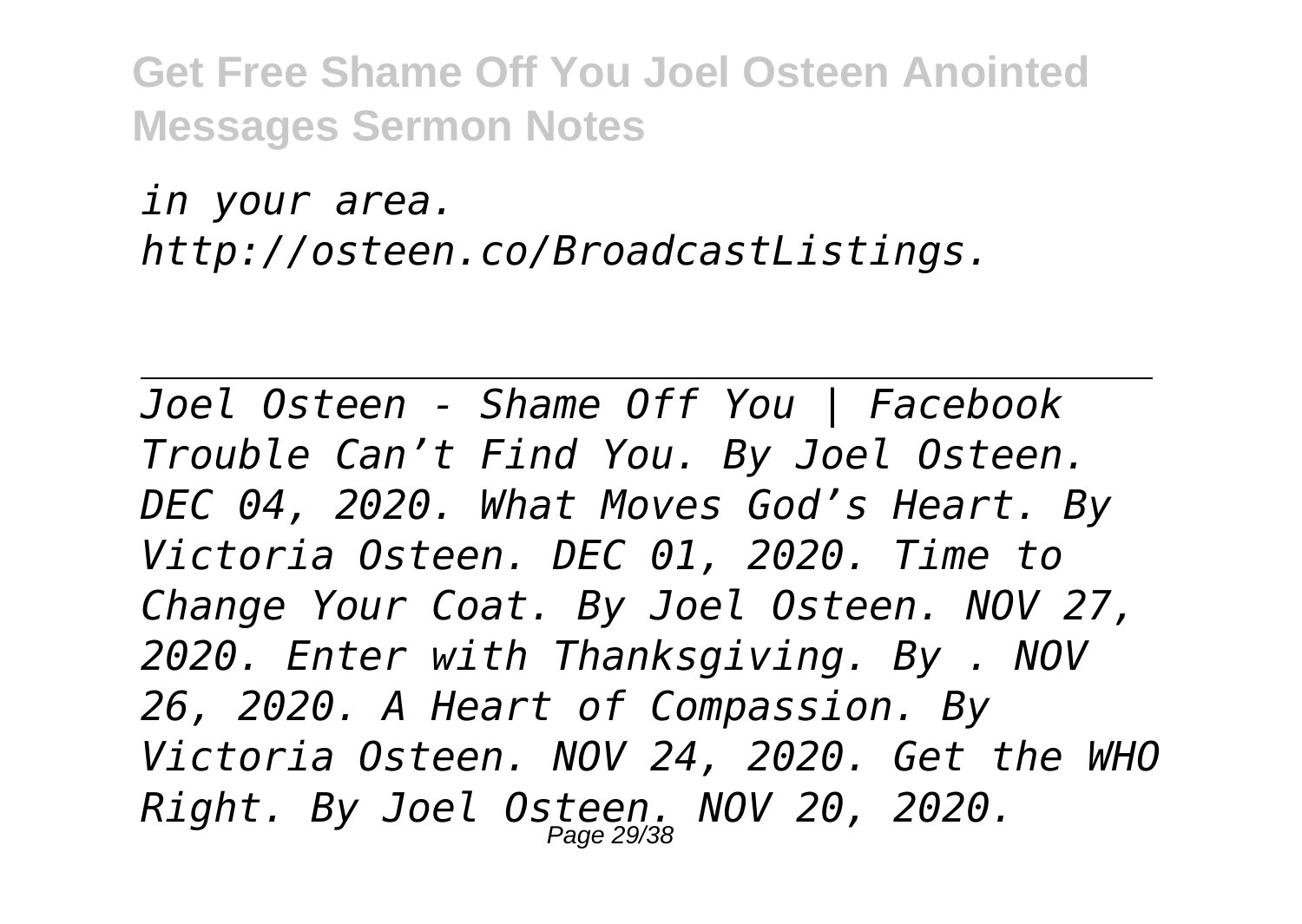*Blog | Joel Osteen Ministries Joel Osteen Daily Devotional 12th June 2020 . Shame Off You "Do not be afraid; you will not be put to shame. Do not fear disgrace; you will not be humiliated. You will forget the shame of your youth and remember no more the reproach." – Isaiah 54:4, NIV*

*Joel Osteen Daily Devotional 12th June* Page 30/38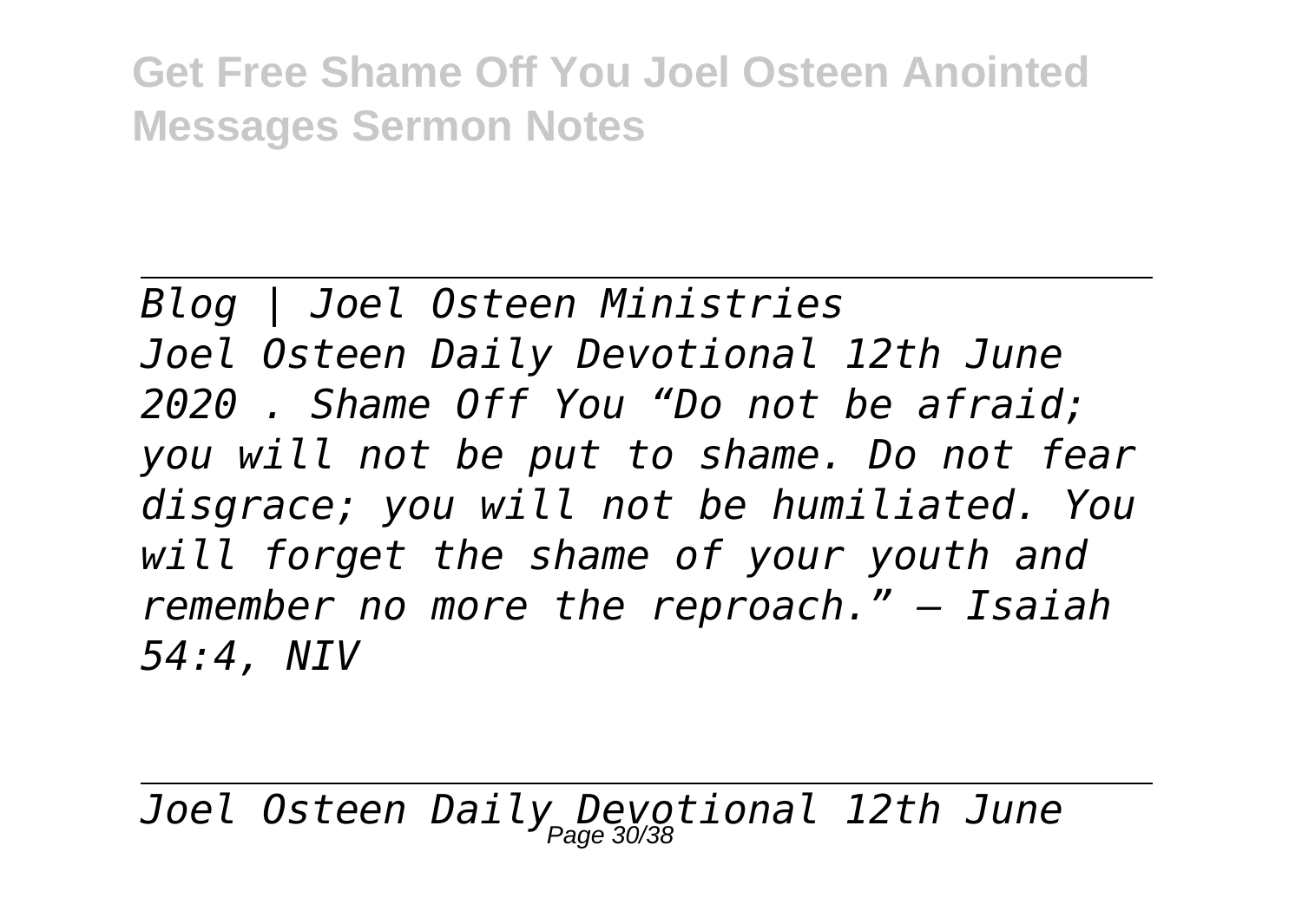*2020 - Shame Off You Joel Osteen Yesterday at 6:37 PM David said in Psalm 1 that when you keep God first place, "You will ... be like a tree planted by the waters, that brings forth fruit in its season."*

*Irene Nolan - What's wrong with you..shame on you..what do ...*

*Theme For Joel Osteen Devotional June 12 2020 – Shame Off You. TODAY'S SCRIPTURE: "Do not be afraid; you will not be put to* Page 31/38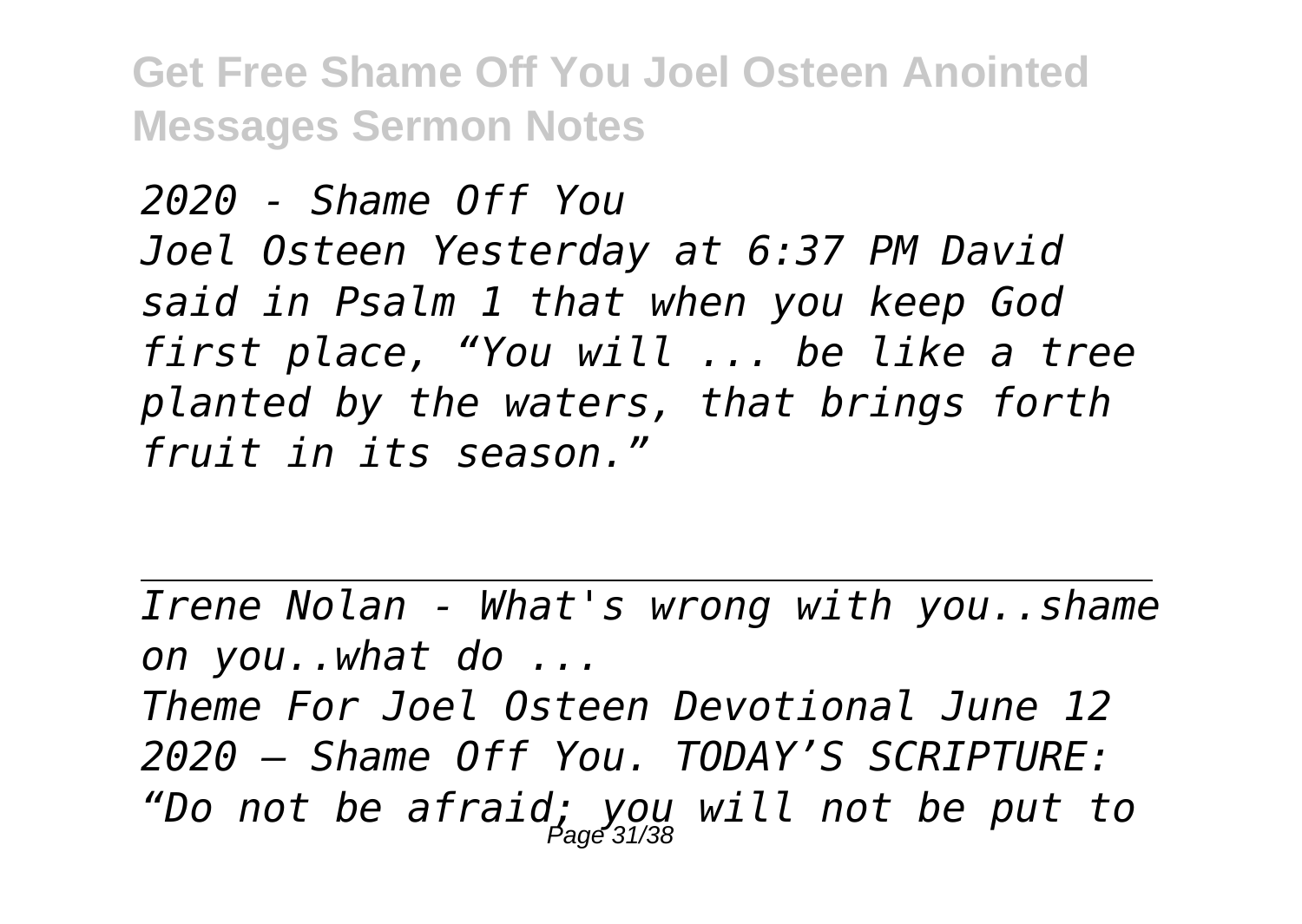*shame. Do not fear disgrace; you will not be humiliated. You will forget the shame of your youth and remember no more the reproach.". Isaiah 54:4, NIV. TODAY'S WORD:*

*Joel Osteen Devotional June 12 2020 - Shame Off You When the enemy says, 'Shame on you,' God says, 'Shame off you' — Pastor Joel Osteen. Shame is extremely destructive and it can make people feel guilty and* Page 32/38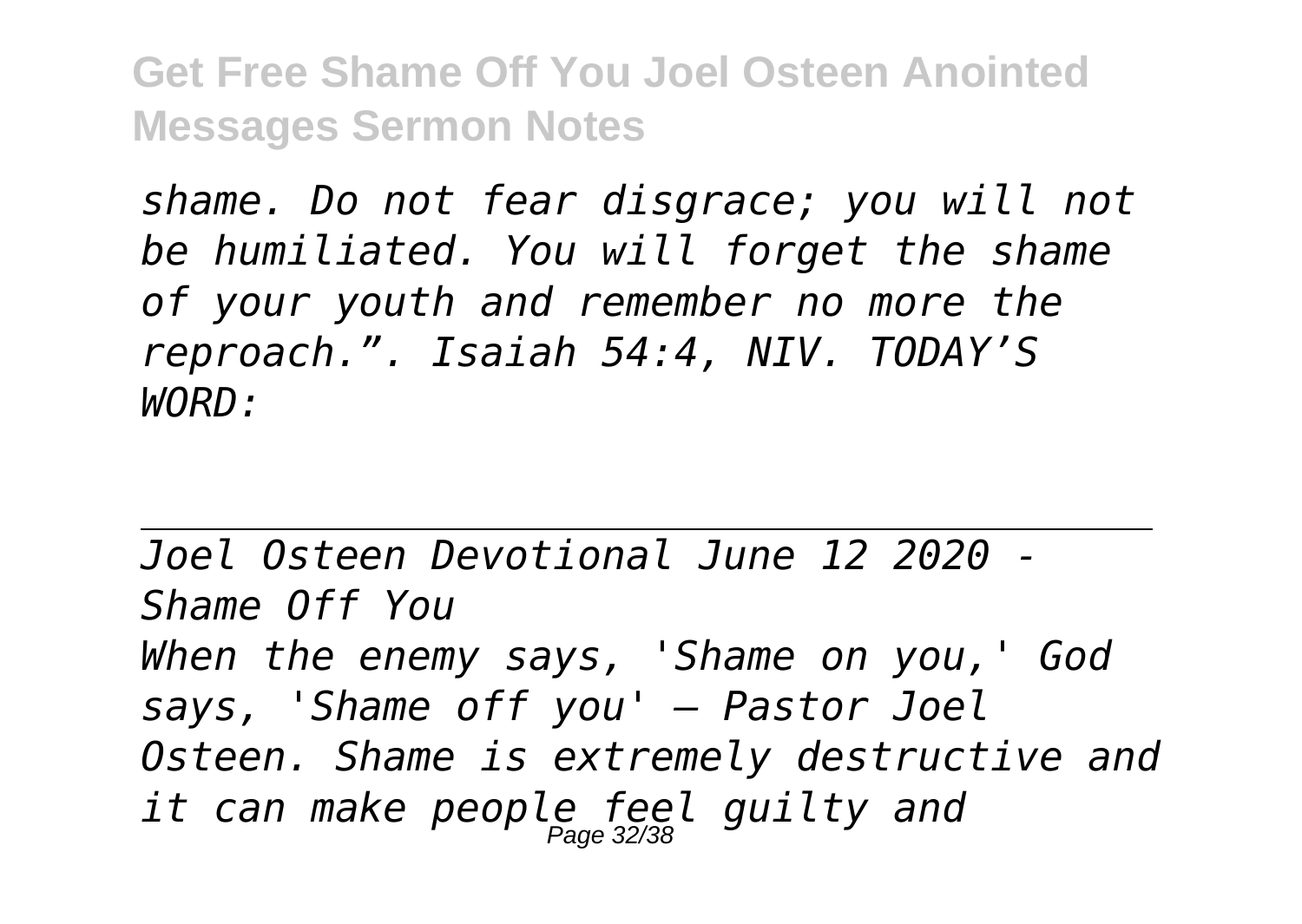*unworthy, like they do not deserve to be blessed, says popular Christian speaker and author Joel Osteen. "We've all heard the phrase 'shame on you,' and most have heard it from early childhood.*

*When the enemy says, 'Shame on you,' God says, 'Shame off ...*

*I want to talk to you today about, "Remove the grave clothes". There are people God has put in our lives on purpose so we can help restore them. They're off course.* Page 33/38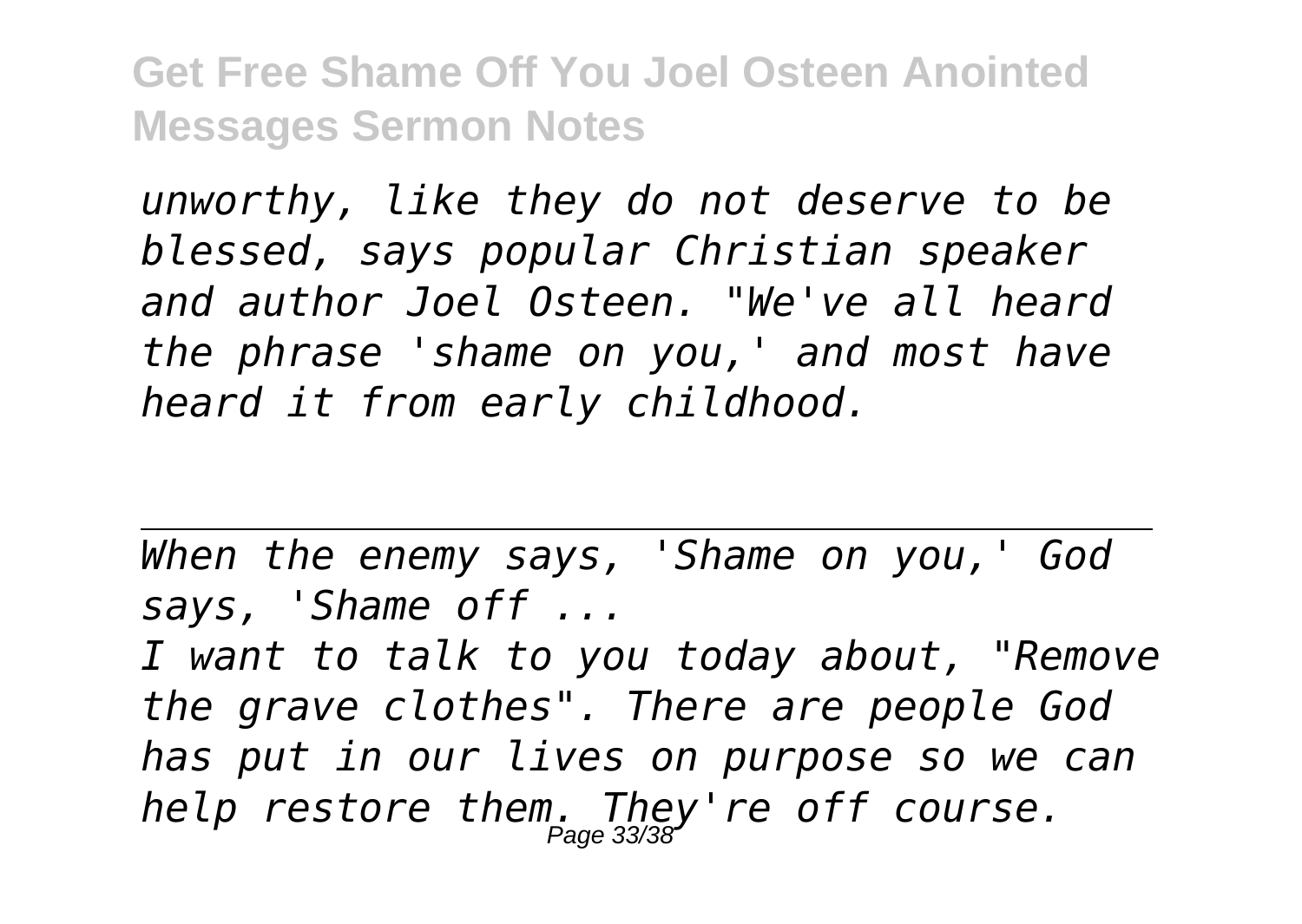*They're addicted. They're broken. It's easy to judge and think they should make better decisions. It's their own fault. But*

*Joel Osteen — Remove The Grave Clothes You are reading Joel Osteen Today Monday 14th December 2020 Daily Devotional written by Joel & Victoria Osteen to inspire you. ... You will reign in life." The first thing God had to do was to get the shame off of Jacob. Maybe you have let* Page 34/38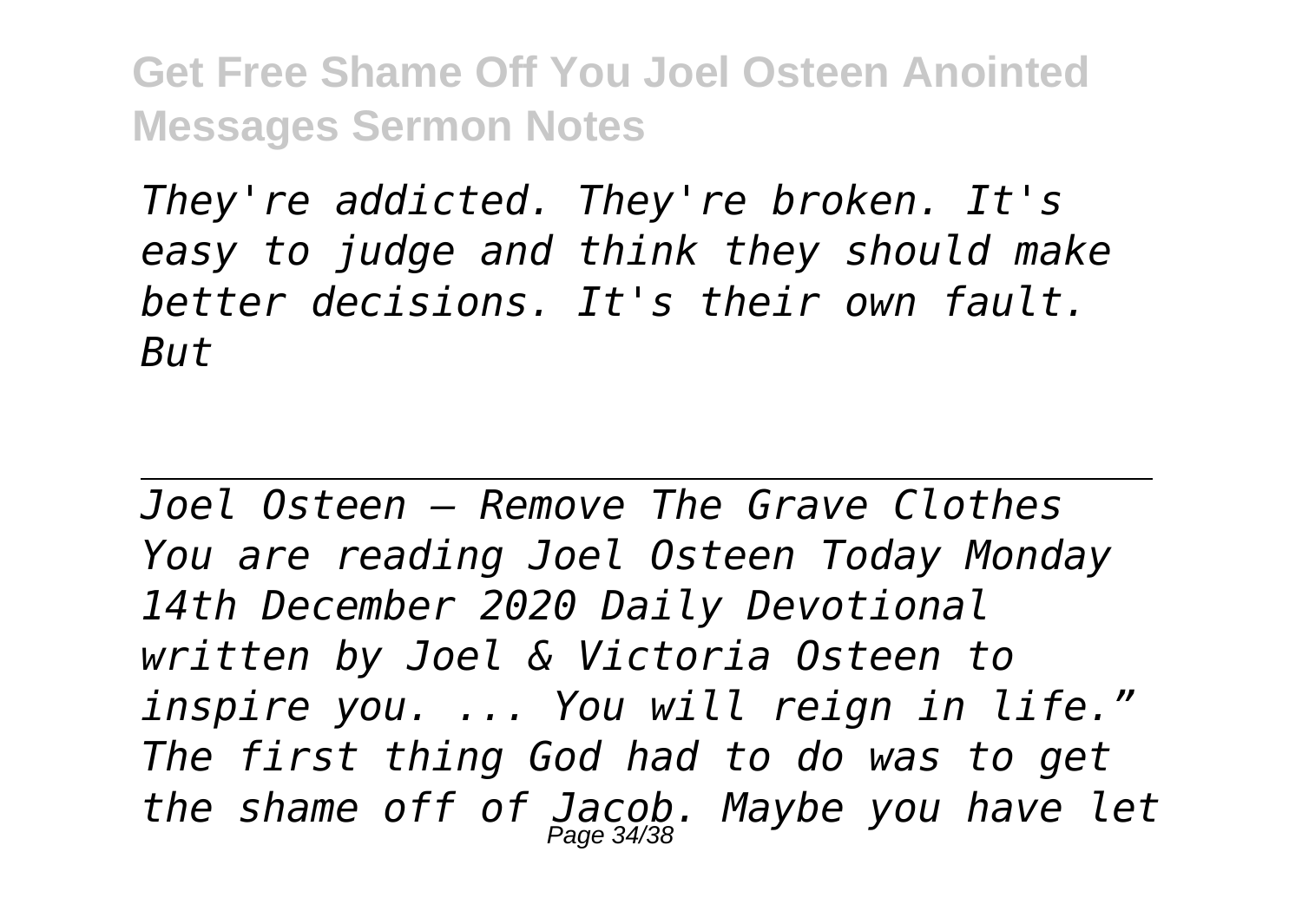*your circumstances, your failures, or even other people put a label on you that says, "shame on you*

*Joel Osteen Today 14th December 2020 Devotional - You Have ... Shame Off You 27m Joel and Victoria Osteen's message of unconditional love and unending hope reaches everyone across the world.;#=#;Salvation;Joel Osteen;Shame;Gui lt;Forgiveness;Mistakes;Blame;Condemnation ;Self Image;Identity in* Page 35/38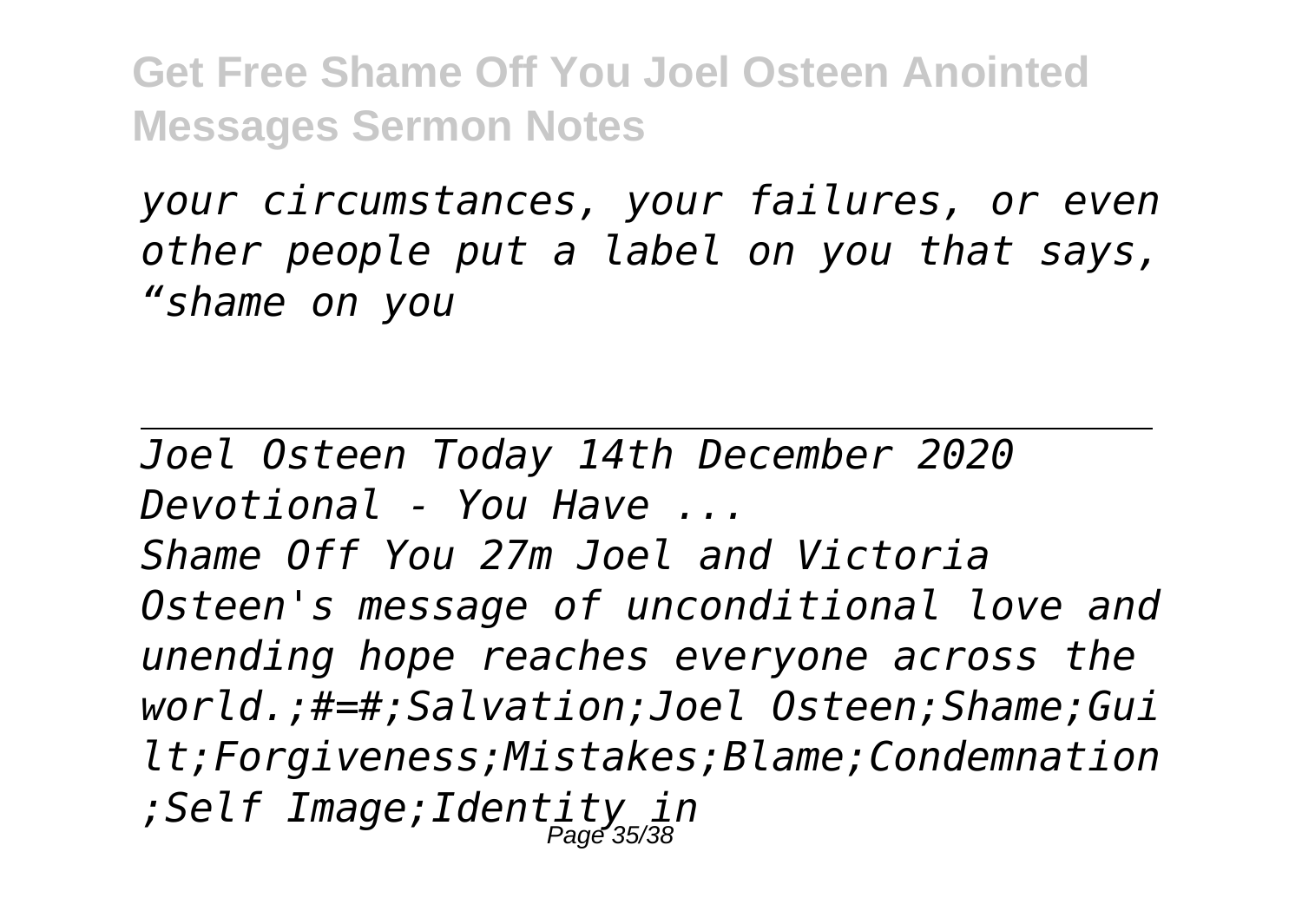*Christ;Confession/Power of Words;Isaiah 54;Isaiah 61;Religion;Series;HD-JOM204302;1137618*

*Shame Off You - Watch TBN - Trinity Broadcasting Network*

*Joel Osteen Daily Devotional Prayer for Today 12th June 2020. Father, thank You that You have removed my shame, and You have defeated the enemy who accuses me. Thank You that You have forgiven me of my past mistakes and released me from the* Page 36/38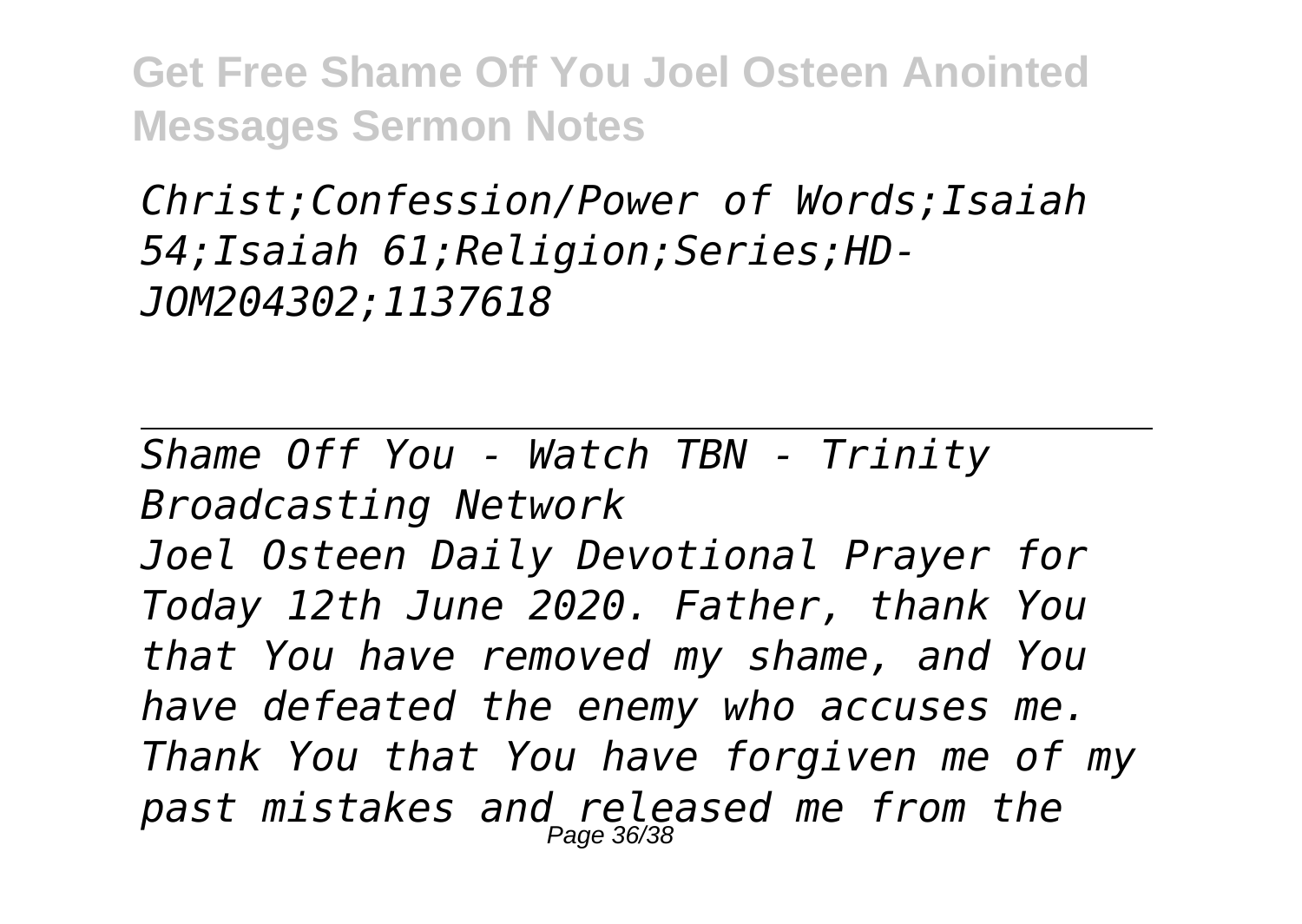*guilt. I declare 'Shame off me!' to whatever tries to make me feel unworthy.*

*JOEL OSTEEN DAILY DEVOTIONAL FOR FRIDAY 12TH JUNE 2020 ...*

*Joel Osteen Daily Devotional 6th October 2020 – Joel Scott Osteen is an American pastor, televangelist, and author, based in Houston, Texas. Osteen has been called the "most popular preacher on the planet" and is often listed as one of the most influential religious leaders in the world* Page 37/38